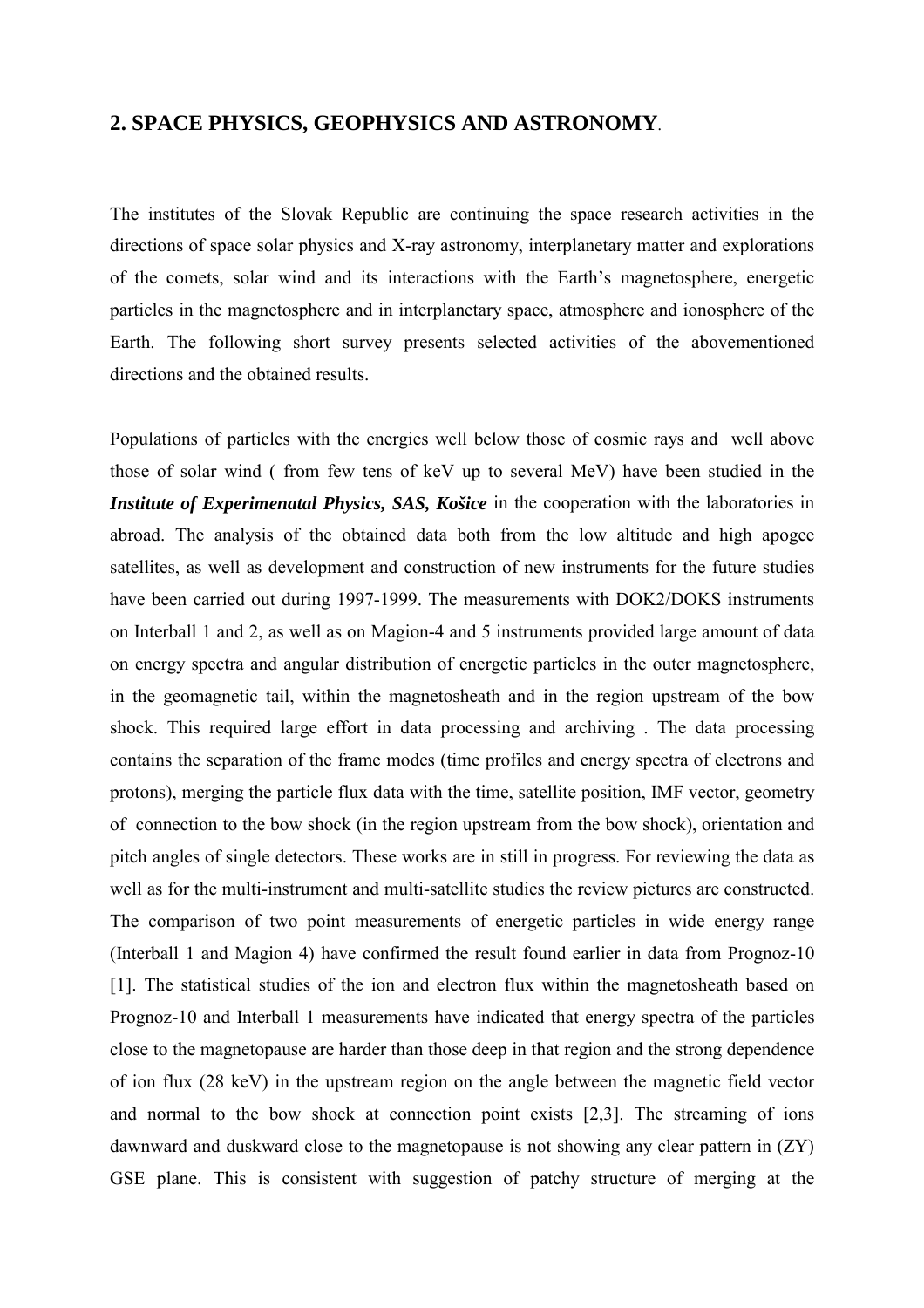magnetopause and with the leakage of magnetospheric particles to magnetosheath. Possible use of DOK2 measurements for the upper limit estimate of quiet time particle fluxes in the heliosphere was examined [4]. High energy resolution (56 energy channels) of DOK2 instruments enabled to find the unusually narrow, almost monoenergetic ions within the magnetosheath and in the upstream region [5]. These measurements give also the possibility of investigating the velocity dispersive effects (one example is in Fig.8). Another results with using the DOK2 and/or DOKS energetic particle data can be found in [6-12,54-55].

Fig.8. Multiple dispersive events observed by DOK2X on the Tail probe of Interball in the outer magnetosphere. The ion detecors are oriented in the antisolar direction (1p) and at angle 62 with respect to solar direction. The different types of dispersions are seen also on electrons. The values plotted are the fluxes (in  $\frac{\#}{\text{cm}^2\text{.ster.s.}}$ keV)) multiplied by  $E^3$ , where E is the kinetic energy in keV.

Low altitude measurements with use of SPE1 instrument onboard the Active (Intercosmos -



24) satellite have shown strong, short duration (few tenths of second) pulsations of electrons ( > 20 keV ) precipitating to the atmosphere. The patterns of these pulsations in subauroral and auroral regions have been described in [13-15]. Both pitch angle and energy diffusion is deduced from them. The pulsations are found in the regions with enhanced intensity of VLF emissions having also spiky character. SPE1 data are also used in the comparative study [16].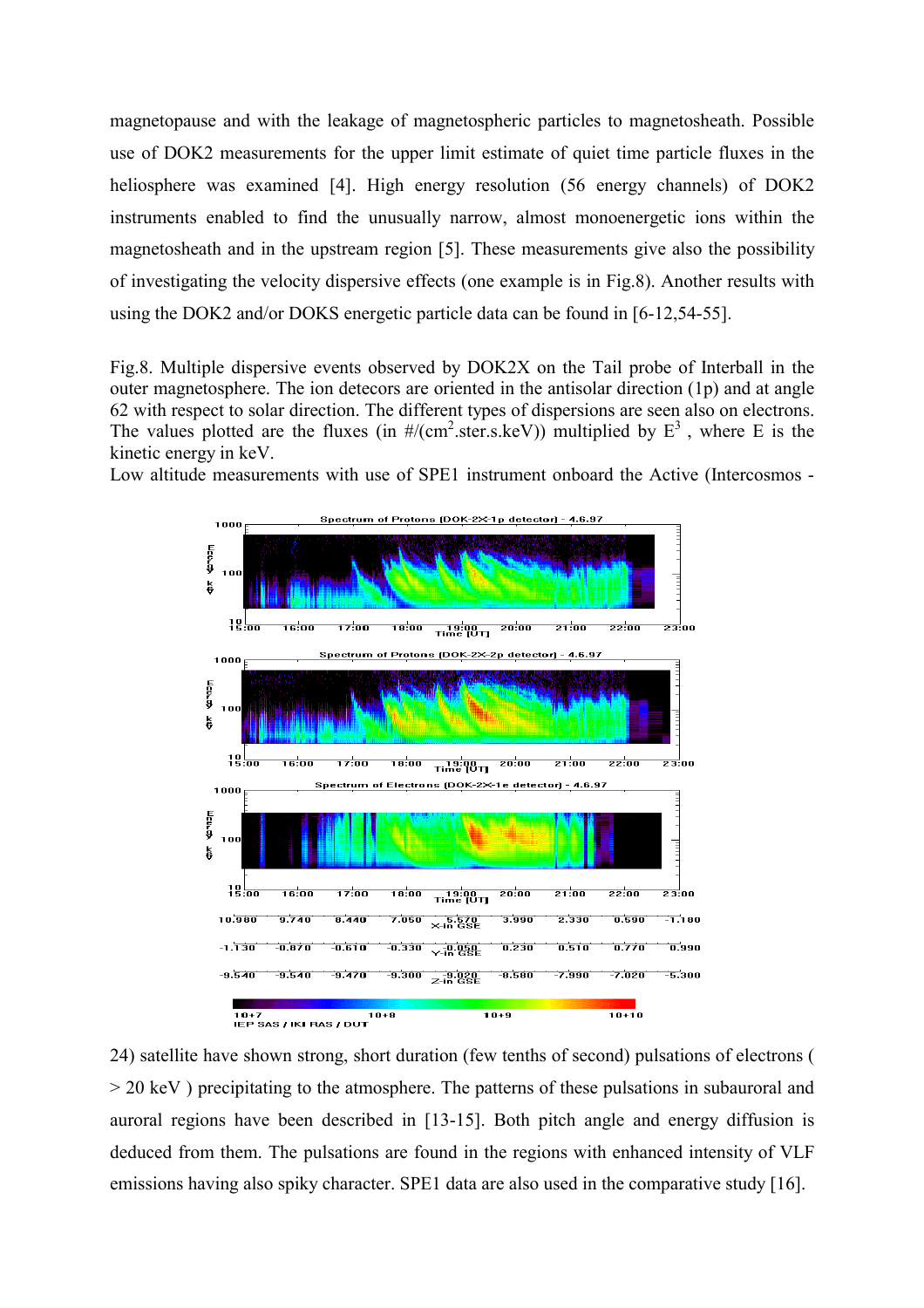The detailed map of distribution of low energy gamma ray flux (energy range  $0.12 - 8.3$ ) MeV ) at the altitude 500 km according to the measurements of the instrument SONG on CORONAS-I was constructed [17-19]. Another results based on SONG measurements are published in [42-44,53].

For the low altitude satellite COMPASS (checking the eventual precursors of the earthquake activity in magnetospheric data at low altitudes) the monitor of energetic particles MEP-1 [20] using the silicon detectors and highly flexible system of data recording has been developed in the international collaboration. The programmable particle spectrometer MEP-1 [21,22] was prepared for this satellite. The flight model of the MEP-1 is ready for the launch. The device is now under reconstruction for the MIR and ISS (Russian segment) purposes.

Fig.9. Map of gamma ray 3.0-8.3 MeV count rate by SONG instrument (IEP SAS in collaboration with Moscow University) on CORONAS I at altitude 500 km [17].



Also, the studies of cosmic rays were continuing in IEP SAS. The correlation dimensions of cosmic ray time series have been examined in [23,24]. Fractal properties of the time series were examined in [25]. Eventual possibilities of using cosmic ray variability as one of the parameters of prediction of Dst have been examined together with artificial neural network and fuzzy neural network schemes for the prediction [26-30,45,46]. Short term cosmic ray pulsations are analyzed in [31] and transparency of the magnetosphere for cosmic rays in [32,33]. Studies of the relations between the cosmic ray modulation and various effects of solar activity, especially the long duration effects of solar X-rays are discussed in series of papers [34-41,47-52].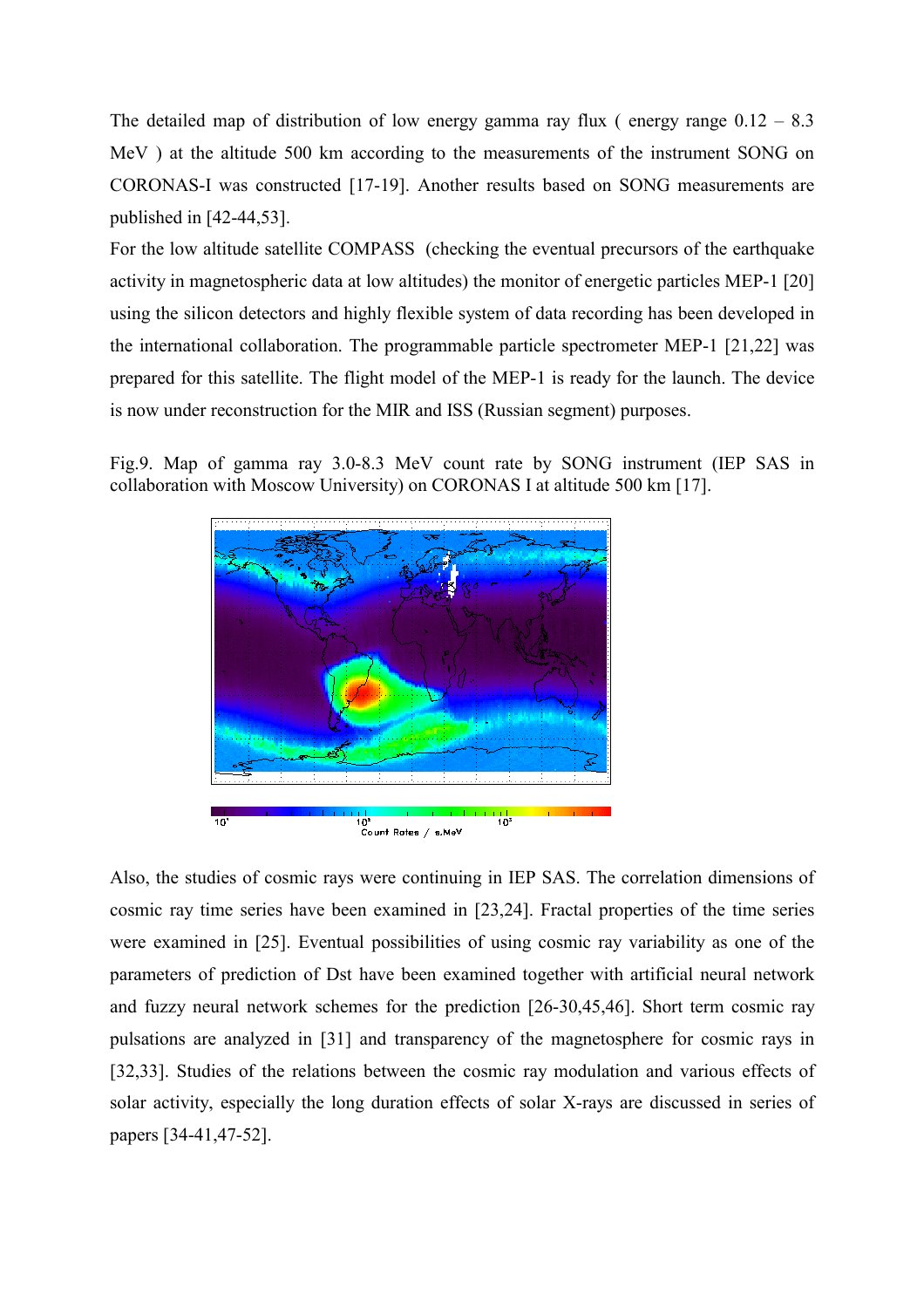## References.

1. Němeček, Z., J. Šafránková, O. Santolík, K. Kudela, E.T. Sarris: Energetic particles in the vicinity of the dawn magnetopause, Adv. Space Res., vol. 20, No 4/5, pp. 851-856, 1997

2. Kudela, K., D.G. Sibeck, M. Slivka, V. Lutsenko: Energetic Ions in the Magnetosheath: Statistical study of spectra and anisotropy, presented at 31st COSPAR meeting, 1996, Birmingham, Adv. Space Res., vol. 21, No 4, pp. 633 - 636, 1998

3. Kudela, K., M. Slivka, D.G. Sibeck, V.N. Lutsenko, E.T. Sarris, P. Király, K. Kecskeméty, J. Šafránková, Z. Nemeček: Energetic proton fluxes within the magnetosheath and upstream from the bow shock: Interball 1 data, Czech. J. Phys., 49, 591 – 598, 1999

4. Király, P., V. Bothmer, K. Kecskemety, E. Keppler, K. Kudela, H. Kunow, Yu. I. Logachev, R. Mueller-Mellin, J. Rodriguez-Pacheco, R. von Steiger, J. Torsti, E. Valtonen, and M.A. Zeldovich: Search for the Origin of Quiet-time particle fluxes in the inner Heliosphere, Proc. of the 25th ICRC, Durban, South Africa, vol. 2, p. 477-480, 1997

5. Lutsenko, V.N., K. Kudela, Almost monoenergetic ions near the Earth's magnetospheric boundaries, Geophys. Res. Lett., 26, 413-416, 1999

6. Sibeck, D.G., K. Kudela (editors):Interball in ISTP Program: Studies of the Solar Wind - Magnetosphere - Ionosphere Interaction, NATO Science Series C: Mathematical and Physical Sciences, vol. 537, Kluwer Academic Publishers, Dordrecht/Boston/London, pp. 294, 1999

7. Zelenyi, L.M., A. Taktakishvili, V.N. Lutsenko, K. Kudela: Interball observations of the energetic particle spectra in the plasma sheet: indirect evidence of the multiple explosive-like spontaneous reconnection, in Substorms 4, Astrophys. and Space Sci. Library, vol. 238, ed. S. Kokubun, Z. Kamide, Terra Scientific Publishing Co., Tokyo and Kluwer, p. 521-526, 1998

8. Lutsenko, V.N., K. Kudela, E.T. Sarris: The DOK2 experiment to study energetic particles by the tail probe and auroral probe satellites in the Interball project, Cosmic Res., 36, 98 - 107, 1998

9. Taktakishvili, A.L., L.M. Zelenyi, V.N. Lutsenko, K. Kudela: On the spectra of energetic particles in the magnetotail, Cosmic Res., 36, 282 - 291, 1998

10. Verkhoglyadova, O.P., V.N. Ivchenko, K. Kudela, M. Slivka, V.N. Lutsenko, S.A. Romanov: Approach to identification of the tail plasma regimes using Interball 1 data, Czech. J. Phys., 49, 599 - 606, 1999

11. Blecki, J., Rothkaehl, H., K. Kosacki, R. Wronowski, Z. Klos, J. Juchniewicz, S. Savin, S. Romanov, S. Klimov, P. Triska, J. Smilauer, J. Simunek, K. Kudela, M. Foerster: ULF-ELF-VLF-HF plasma wave observations in the polar cusp onboard high and low altitude satellites, Physica Scripta, T75, 259-263, 1998

12. McKenna-Lawlor, S., K. Kecskeméty, K. Kudela: Simultaneous low energy particle enhancements detected upstream of the Earth's bow shock on SOHO and Interball, 26th ICRC, vol. 7, ed. by D. Kieda, M. Salamon and B. Dingus, U. of Utah, Salt Lake City, August 17-25, vol. 6, 155- 158, 1999

13. Kudela K., Slivka M., Jiríček F., Tríska P., Shuiskaya F.K., Martin I.M.:Strong Fluctuations of Energetic Electrons at Low Altitudes, Adv.Space Res.,Vol.20,No.3,pp.499-503, 1997.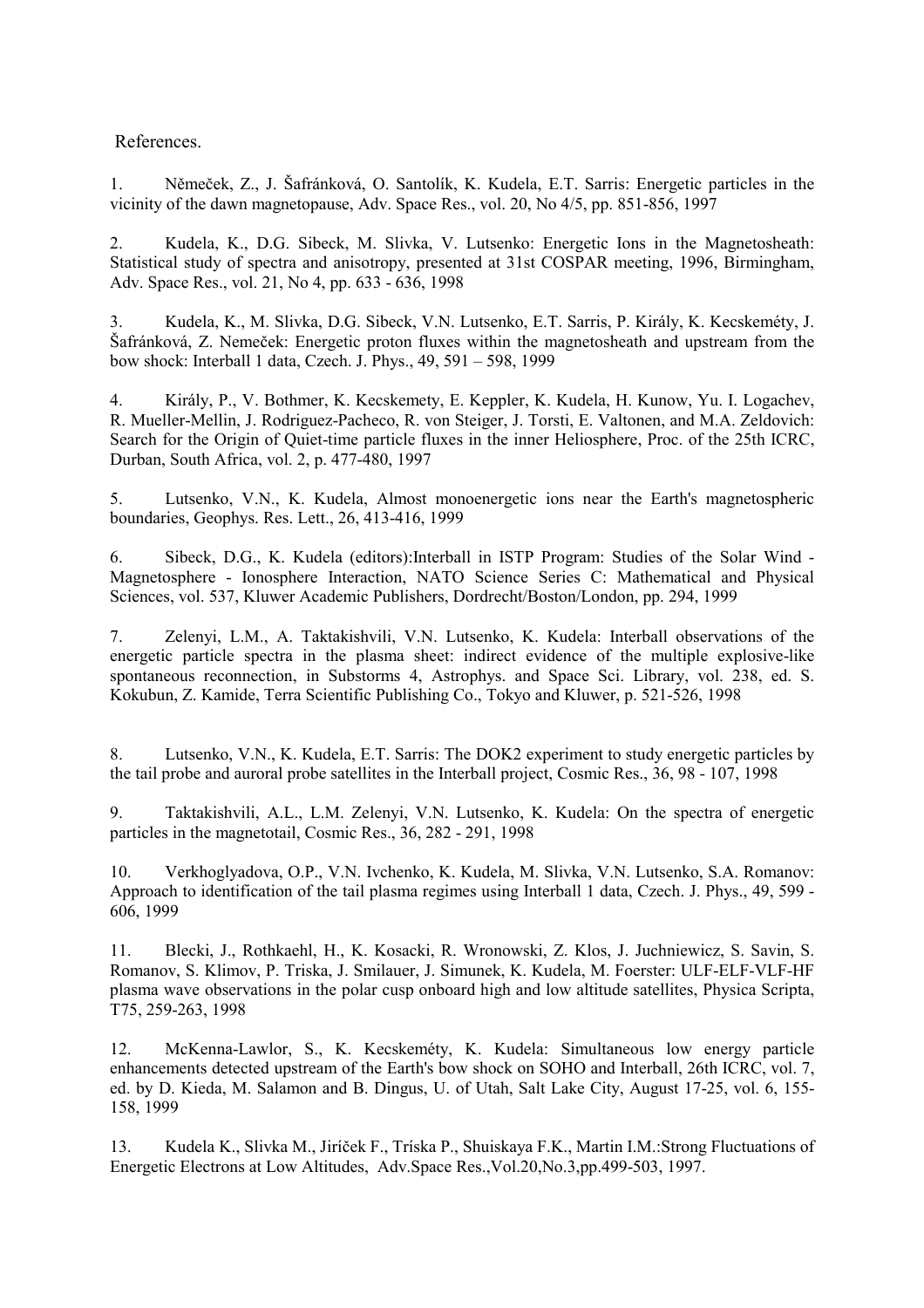14. Kudela, K., I,M.Martin, M.Slivka, F.K.Shuiskaya: Strong Pulsations of Energetic Electrons Precipitating into Atmosphere: Active Satellite Data, 25th ICRC,Durban, South Africa, Vol.2, p.341, 1997

15. Kudela, K., I.M. Martin, F.K. Shuiskaya, M.M. Mogilevsky, F. Jiříček: Pulsations of Precipitating Energetic Electrons: Active satellite data, J. Atmos. Solar Terrestrial Physics, 60, 643- 653, 1998

16. Foerster, M., J.C. Foster, J. Smilauer, K. Kudela, A.V. Mikhailov: Simultaneous measurements from the Millstone Hill radar and the Active satellite during the SAID/SAR arc event of the March 1990 CEDAR storm, Ann. Geophysicae, 17, 389 - 404, 1999

17. Bučík, R., K. Kudela, A.V. Bogomolov, I.N. Myagkova, S.N. Kuznetsov, S.P. Ryumin: Map of the low energy gamma ray fluxes at altitude 500 km, Contrib. Astron. Obs. Skalnate Pleso, vol. 29, 147-155, 1999

18. Bučík, R., K. Kudela, A.V. Bogomolov, S.N. Kuznetsov, I.N. Myagkova, S.P. Ryumin, Survey of " geomagnetically trapped" low energy gamma radiation, Proc. Contributed papers of WDS'99, part II, Physics of Plasma and Ionized Media, Matfyzpress, Prague, ed. J. Safrankova, p.240-246, 1999

19. Bučík, R., K. Kudela, A.V. Bogomolov, I.N. Myagkova, S.N. Kuznetsov, S. P. Ryumin: Distribution of gamma ray fluxes at altitude 500 km: CORONAS-I data, Proc. of Week of Doctoral Students (WDS 98, Prague), ed. J.Safrankova, part II, Physics of Plasmas and Ionized Media, Fac. of Math. and Phys., Charles University, Prague, p. 216-219, 1998

20. Kudela, K., J. Baláž, I. Strhársky, J. Štetiarová, I.M. Martin, V. Gladyshev, F. K. Shuiskaya, A. Stepanov, V. Klepikov: MEP-1 experiment. Scientific Tasks and Basic Characteristics, Preprint IEP SAS, April 1997, 23 pp.

21. Baláž, J., Strhársky,I., Programmable Particle Spectrometer MEP-1. Technical description and user's guide, 2nd edition, pp 54, IEP-SAS Košice, pp.64, 1998.

22. Baláž, J., V. Gladyshev, K. Kudela, I. M. Martin, I. Strhársky: Programmable Particle Spectrometer for Space research, in Instruments and Experimental Technics Nr 5, p. 127-130, (english version of "Pribory i Tekhnika Eksperimenta), Moscow 1998.

23. Yasue, S., T. Yamazaki, K.Munakata, C. Kato, D.L.Hall, S. Mori, K. Kudela: Evaluation of the valid fractal dimension of cosmic ray time series: I. Including the High Level Background White Noise, Proc. 25th ICRC, Durban, S.Africa, vol. 2, p. 213-216, 1997

24. Yasue, S., K. Munakata, T. Yamazaki, A. Ogi, T. Shiozawa, K. Kudela: Evaluation of the Valid Fractal Dimension of Cosmic Ray Time Series: II. Including the Marked Periodic Variation, Proc. 25th ICRC, Durban, S. Africa, vol. 2, p. 209-212, 1997

25. Yasue, S., K., T. Munakata, T. Shiozawa, A. Ogi, K. Kudela, Influences of the solar activity on the correlation dimension of underground muon time series at 34 mwe, Adv. Space Res., 23 (3), 595-598, 1999

26. Kudela, K., G. Andrejková, S. Yasue, K. Munakata: Cosmic Ray Temporal Variability: Potential Relevance for Geomagnetic Activity Predictions?, Proc. of a Workshop Solar Terrestrial Predictions V, RWC Tokyo, Hiraiso Solar Terrestrial Research Center, Communications Research Laboratory, Hitachinaka, Ibaraki, Japan, p. 244-247, November 1997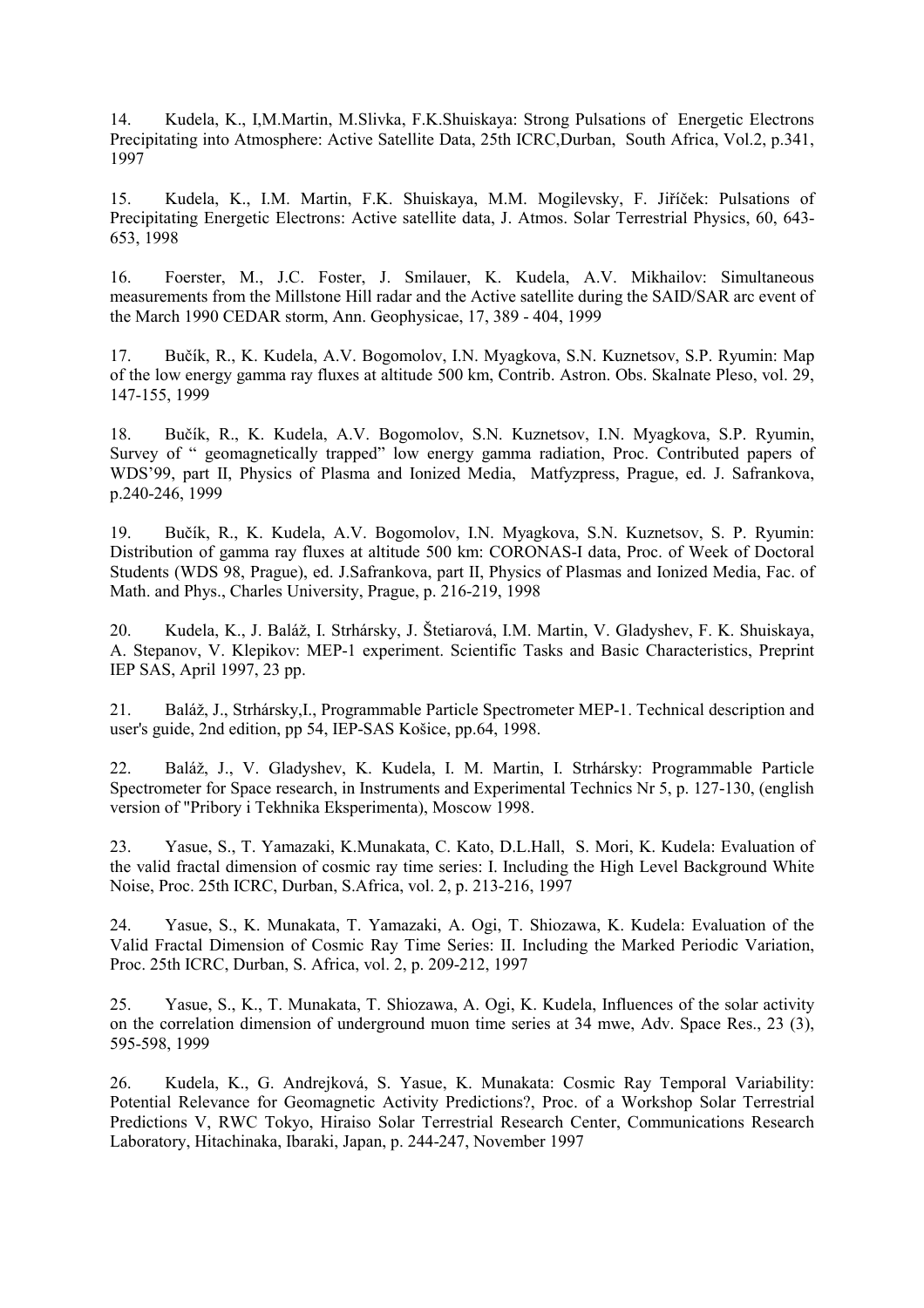27. Kudela, E.O. Flückiger, R. Langer, P. Bobik, Power spectra of neutron monitor time series at frequencies f > 1.15.10 \*\*(-5) Hz, Proc. 25th ICRC, Durban, S. Africa, vol. 2, p. 425-427, 1997

28. Andrejková, G., H. Tóth, K. Kudela, Fuzzy Neural Networks in the Predictions of Geomagnetic Storms, European Space Agency WPP-148, p. 173-179, 1997

29. Andrejková, G., K. Marcišinová, K. Kudela, Genetic Algorithms in the Prediction of Geomagnetic Storms, European Space Agency WPP-148, p. 181-186, 1997

30. Andrejková, G., H. Tóth, K. Kudela, The approach of fuzzy neural networks for geomagnetic storm predictions, ESA WPP-155, p. 371-374, 1999

31. Martin, I.M., A.A. Gusev, K. Kudela, J. Kaššovicová, G.I. Pugacheva: On the Periodic Variations of Secondary Cosmic Rays and the Geomagnetic Pc4 Pulsations in Brazil Magnetic Anomaly Region, Ann. Geophysicae, Atmospheres, Hydrosphere and Space Science, vol.15, p.1008-1014, 1997

32. Bobik, P., K. Kudela, M. Storini, J. Kaššovicová: Access of Cosmic Rays to Lomnický štít and Rome stations, Proc. of Contributed Papers, WDS'98 , Fac. Math. Physics, Charles U., Prague, ed. J. Safrankova, Part II, Physics of Plasmas and Ionized Media, p. 234-239, 1998

33. Kudela, K., M. Storini, P. Bobik, J. Kaššovicová: Access of cosmic rays to Lomnicky stit and Rome stations, in Rayos Cosmicos 98, ed. José Medina, Alcalá, Spain, p. 71-74, 1998

34. Landi, R., G. Moreno, A. Storini, A. Antalová: Coronal mass ejections, flares, and geomagnetic storms, Journal of Geophysical Research 103, A9, 20553-20559, 1998.

35. Jakimiec, M., M. Storini, A. Antalová: Multivariate daily sequence analyses of GCR/Solar Xray parameters, Adv. Space Res. 20, 111-114, 1997.

36. Antalová, A.: 1977 and 1978 solar soft X--ray daily flare indices, Contrib. Astron. Obs. Skalnaté Pleso 28, 63-72, 1998

37. Antalová, A.: The continuation of the daily soft X-ray flare index (1973-1974), Contrib. Astron. Obs. Skalnate Pleso 27, 31-40, 1997

38. Antalová, A.: The 20--th solar cycle minimum and its daily soft X-ray flare index (1975- 1976), Contr. Astron. Obs. Skalnate Pleso 27, 129-138, 1997

39. Antalová, A.: 22<sup>nd</sup> Cycle's Sectorial Distribution of LDE-type Flaring Centers, Proceedings of the Third SOLTIP, eds. X. Feng, F. Wei and M. Dryer, International Academic Publishers, Beijing 1998, 117-123., 1998

40. Jakimiec, M., M. Storini, A. Antalová: A.Solar soft X-ray parameters: 1969-1976 autocorrelation functions, Contr. Astron. Obs. Skalnate Pleso 27, 104-114, 1997

41. Storini, M., S. Massetti, and A. Antalová: To forecast huge Forbush decreases during solar activity cycles, In: 25<sup>th</sup> ICRC, Contributed Papers, Vol 1, Durban, South Africa, 409-412, 1997

42. Bučík, R., A. Dmitriev, K. Kudela, S.P. Ryumin: Gamma radiation of the Earth's atmosphere from CORONAS-I data, Proc. WDS 98, Fac. Math. Phys., Charles U., Prague, Part II: Physics of plasmas and ionized media, ed. J. Safrankova, Prague, p. 216-219, 1998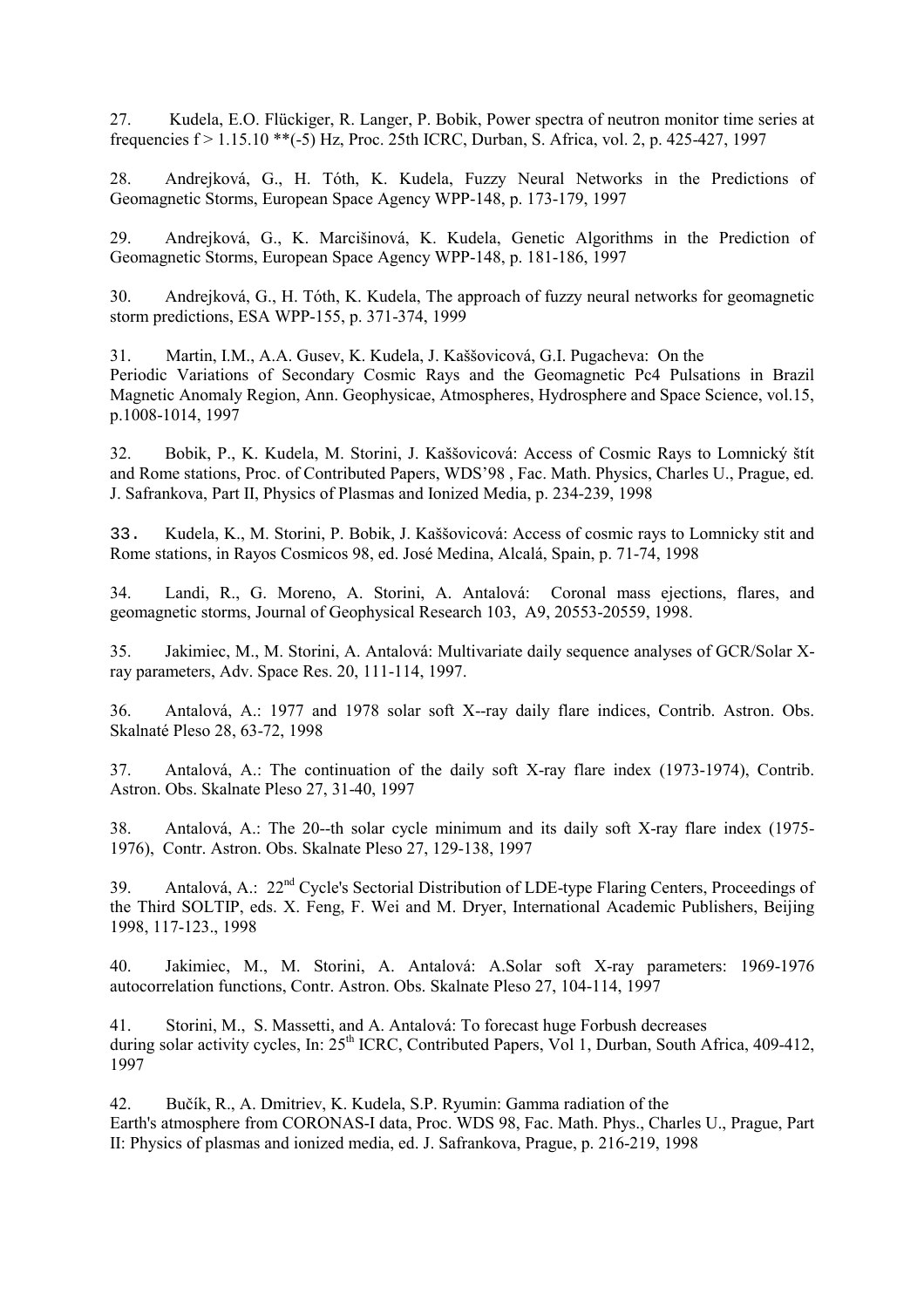43. Myagkova, I. N., S.N. Kuznetsov, K. Kudela, S.P. Ryumin, H. Mavromichalaki: Forbush effect of April 17, 1994 on data of the flying detector on a board of CORONAS-I satellite, 26th ICRC, vol. 7, ed. by D. Kieda, M. Salamon and B. Dingus, U. of Utah, Salt Lake City, August 17-25, vol. 6, 1427-430, 1999

44. Bogomolov, A.V., R. Bučík, A. Dementyev, K. Kudela, M.I. Kudryavtsev, I.N. Myagkova, S.P. Ryumin, S.I. Svertilov, N.M. Sobolevsky: Fluxes of secondary neutrons with energies above 20 MeV and gamma quanta above 0.12 MeV on CORONAS-I, on orbital complex Salyut-7, Kosmos-1686 and on orbital station MIR, Izv. Acad. Sci. Russia, ser. phys., 63, No8, p.1660-1664,1999

45. Kudela, K., I.M. Martin, P. Bobik: On the indices of cosmic ray variability, 26th ICRC, vol. 7, ed. by D. Kieda, M. Salamon and B. Dingus, U. of Utah, Salt Lake City, August 17-25, vol. 6, 444- 447, 1999

46. Starodubtsev, S.A., V.I. Kozlov, K. Kudela : Effect of isotropisation of the fluctuations of galactic cosmic rays during the time of large scale solar wind disturbances (in Russian), Geomagn. Aeronomy, vol. 39, p. 104-107, 1999

47. Usoskin, I.G., O.G. Gladysheva, P. Bobik, K. Kudela, H. Kananen : Connections between neutron monitor count rate and solar modulation strength, Czech. J. Phys., 49, p. 1743 - 1750, 1999

48. Kudela, K., S. Yasue, K. Munakata, P. Bobik : Cosmic ray variability at different scales: a wavelet approach, 26th ICRC, vol. 7, ed. by D. Kieda, M. Salamon and B. Dingus, U. of Utah, Salt Lake City, August 17-25, vol. 7, 163-166, 1999

49. Yasue, S., K. Munakata, K. Kudela : Periodicity of 2.53 hours present in cosmic ray time series?, 26th ICRC, vol. 7, ed. by D. Kieda, M. Salamon and B. Dingus, U. of Utah, Salt Lake City, August 17-25, vol. 6, 155-158, 1999

50. Fedorov, Yu., M. Stehlik, K. Kudela, Non diffusive SCR propagation in the radial IMF, 26th ICRC, vol. 7, ed. by D. Kieda, M. Salamon and B. Dingus, U. of Utah, Salt Lake City, August 17-25, vol. 6, 348-351, 1999

51. Kudela, K.: Quasiperiodic Variations and Terrestrial Environment, Rapporteur paper, vol. 8 of 25th ICRC, Durban, South Africa, World Scientific Co. Pte. Ltd., eds. M.S. Potgieter, B.C. Raubenheimer, D.J. van der Walt, p. 175 - 192, 1998

52. Antalová, A., K. Kudela, and R. Langer : Synodic Recurrency of Cosmic Rays, in ESA SP-448, p.1125-1130, 1999

53. Bučík, R., K. Kudela, A.V. Bogomolov, I.N. Myagkova, S.N. Kuznetsov, S.P. Ryumin, Distribution of gamma ray fluxes at altitude 500 km: CORONAS-I data, accepted to Acta Physics Slovaca, 1999

54. Verkhoglyadova, O.P., K.Kudela, V.N. Lutsenko, S.A. Romanov, M. Slivka: Identification of plasma regimes in the magnetospheric tail based on measurements of magnetic field and fluxes of energetic particles, accepted for publication in Space Res., 1999

55. Kudela, K., M. Slivka, D.G. Sibeck, V.N. Lutsenko, E.T. Sarris, J. Šafránková, Z. Nemeček, P. Király, K. Kecskeméty: Medium energy proton fluxes outside the magnetopause: Interball 1 data, accepted for pub. In Adv. Space Research, 1999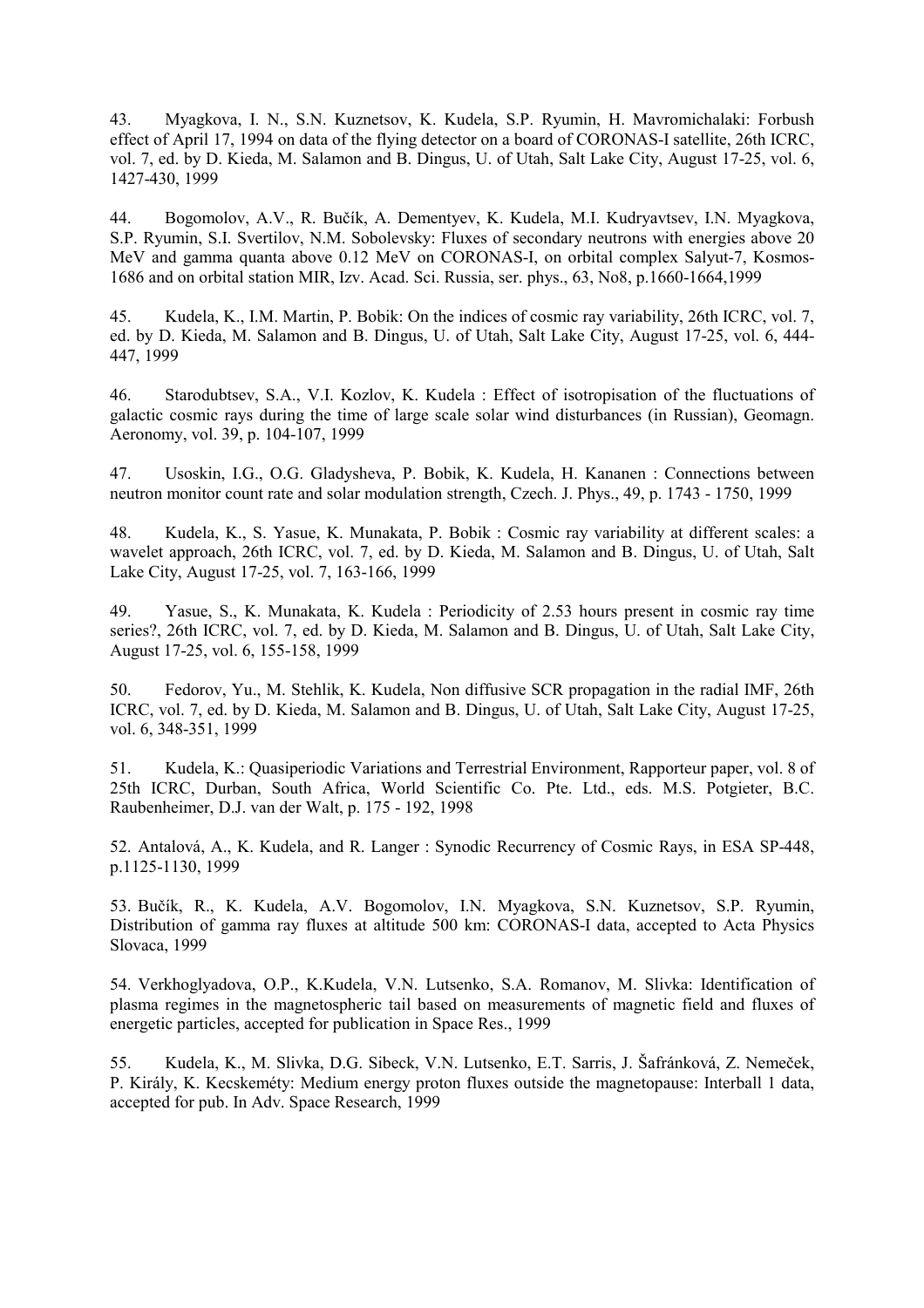In the last two years the works of the *Faculty of Mathematics and Physics, Comenius University, Bratislava,* jointly with the partners in US and Switzerland were devoted to the following three areas of problem of cosmogenic nuclides:

a.The production rates of cosmogenic nuclides (CGN) in the Earth's atmosphere and in situ were studied in details. We developed numerical model for the simulation of cosmogenic nuclide production rates [8,9]. The model was used for the calculation of production rates inferred from the cosmogenic nuclide concentrations measured in GRIP samples. The dependence of CGN production rates on geomagnetic field intensity was obtained [19]. The GRIP data together with our model were used for the reconstruction of the geomagnetic field intensity in the past 200 ka. The pronounced peak observed in data at times about 40 ka B.P. was found to be due to a strong decrease in geomagnetic field intensity and is consistent even with the short change of its polarity, that is indicated also with other paleomagnetic data. The drawbacks of pyroxene application in dating based on Beryllium-10 were demonstrated in [2]. The influence of secular variations of geomagnetic field intensity on accuracy of geomorphology events dating was investigated and necessary correction factors for the last 20 ka. were determined in [3]. The model developed for the simulation of particle fluxes and CGN production rates was applied to the verification of the hypothesis claiming the strong influence of galactic cosmic rays on the global cloud cover on the Earth. Our calculations and observational data showed, that even if the cosmic rays can play some role in starting up condensation process in the atmosphere, their role is not so important as stressed by some models [22].

b. The production of gamma rays in planetary surfaces and their escape from them were also investigated. These simulations were done for the missions Mars 2001 [22]. NEAR [13], ROSETTA [10] and Lunar Prospector [5,12]. A gamma-ray detector will be flown onboard of all these missions. The measured gamma-ray fluxes will be used for the determination of chemical composition of surfaces of investigated objects. All these calculations were devoted to the study of gamma-ray production and transport dependence on chemical composition of investigated objects. In work [22] are presented results of irradiation of chunks of basalts by 2.5 and 1.6 GeV protons. The results of this experiment were used for benchmarking our models and database of gamma-ray production rates necessary for deconvolution and inversion of measured fluxes into chemical composition. For the project Lunar Prospector, we calculated the dependence of low energy neutron leakage on chemical composition of lunar surface. The dependence of neutron leakage on iron and water concentration was investigated in details, in order to compare the effects caused by higher concentration of iron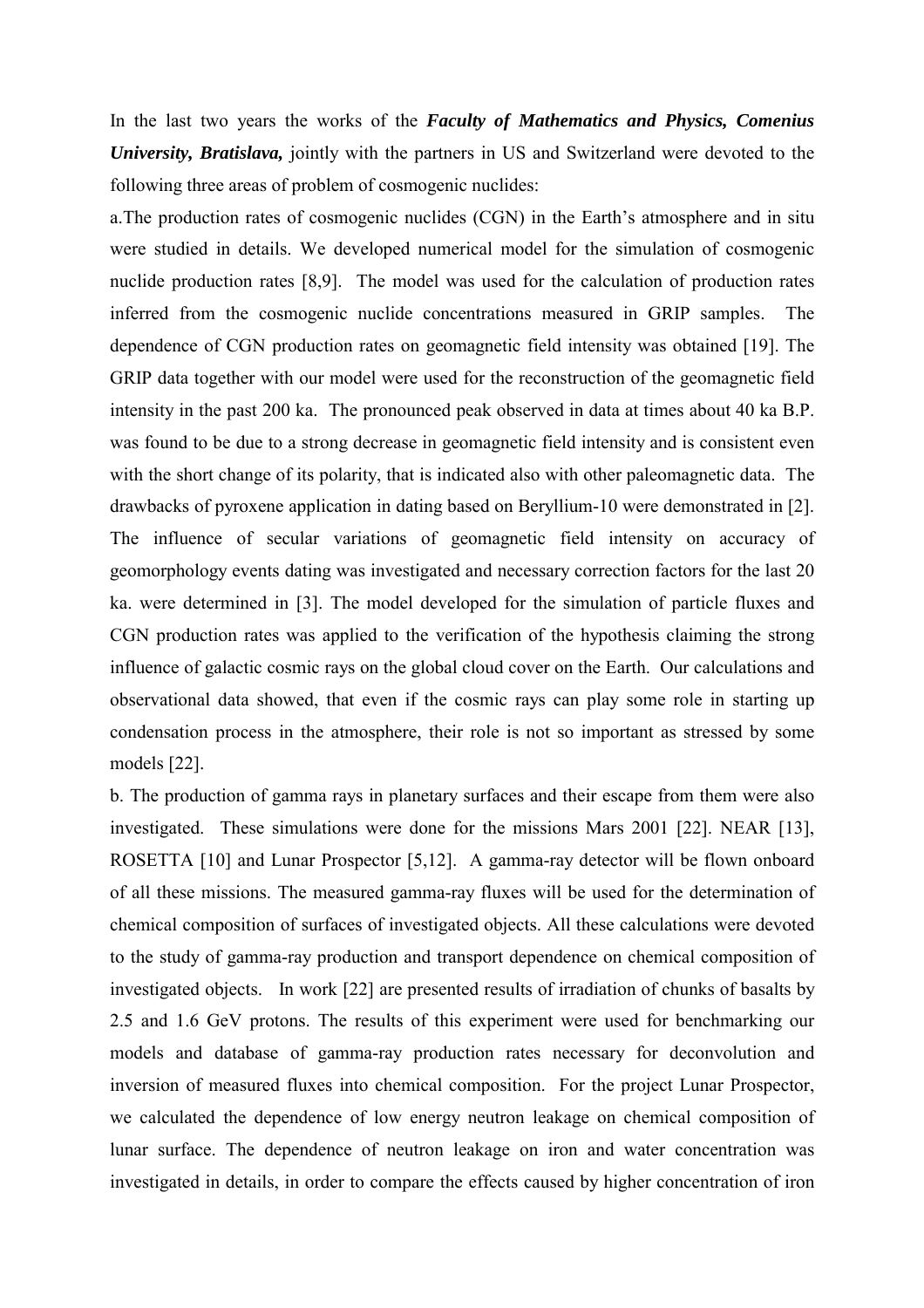with those caused by presence of water. Our calculations showed that he effect of water is similar to the effect of iron and therefore for unambiguous determination of water presence in lunar polar regions the gamma ray data analysis is necessary [5,13]. For projects ROSETTA and NEAR were prepared databases of gamma ray fluxes calculated for various chemical compositions. Also the algorithms for the inversion of measured gamma-ray fluxes into chemical composition were developed.

c.The production of CGN in lunar surface [7] and in lunar meteorites [14] was also investigated. These simulations contributed to the determination of average galactic and solar cosmic ray fluxes during the last few million years and also to the more precise determination of the origin of these meteorites. In details was investigated also the martian meteorite Dal Al Gani 486 [16]. Its age and exposition history was determined. Using Beryllium - 10 and Nickel – 59 in the spherules from Meteor Crater, Arizona, we determined their origin and developed model for their formation during the passage of Canyon Diablo metorite through the atmosphere [4,11,17]. Production of CGN in meteorite showers and investigation of appropriate and unique shielding parameters were subjects of more studies [16,18,23,24]. As appropriate parameters were suggested the ratios of Beryllium  $-10$  and Aluminum  $-26$  in magnetic and nonmagnetic phases of meteorites. Problems with using the 22Ne/21Ne as shielding depth indicator for meteorites with radius above 30 cm were shown in paper [26].

## References.

<sup>1.</sup> Baumgartner, St., J. Beer, J. Masarik, G. Wagner, and H.-A. Synal, '"Geomagnetic Modulation of The 36Cl Flux in The Summit GRIP Ice Core," *Science*, 279, 1330, 1998

<sup>2.</sup> Ivy-Ochs, S., P.W. Kubik, L. Bruno, J. Masarik, J. Beer, Ch. Schluechter, "Preliminary-Results on the Use of Pyroxene for Be-10 Surface Exposure Dating," *Schweiz. Mineral. und Petrograph. Mitt.,* 78, 375, 1998

<sup>3.</sup> Kubik, P. W., S. Ivy-Ochs, C. Schluechter, J. Masarik, and M. Frank, "<sup>10</sup>Be and <sup>26</sup>Al Production Rates Deduced from An Instantaneous Event within the Dendro-Callibartion Curve, the Lanslide of Koefels, Oetz Valley, Austria." *Earth Planet Sci. Lett.*, 161, 231, 1998

<sup>4.</sup> Herzog, G. F., C. Schnabel, S. Xue, J. Masarik, R.G. Cresswell, M.L. di Tada, K. Liu, L.K. Fifield, "Nickel-59 in Canyon Diablo Spheroids and Meteorites," *Meteor. & Planet. Sci.*, 33, A66, 1998

<sup>5.</sup> Reedy, R. C., W.C. Feldman, B.L. Baraclough, A.B. Binder, R.C. Elphic, D.J. Lawrence, and J. Masarik, "Fast Neutrons from The Moon: Measured and Calculated Fluxes," *Meteor. & Planet. Sci.*, 33, A127, 1998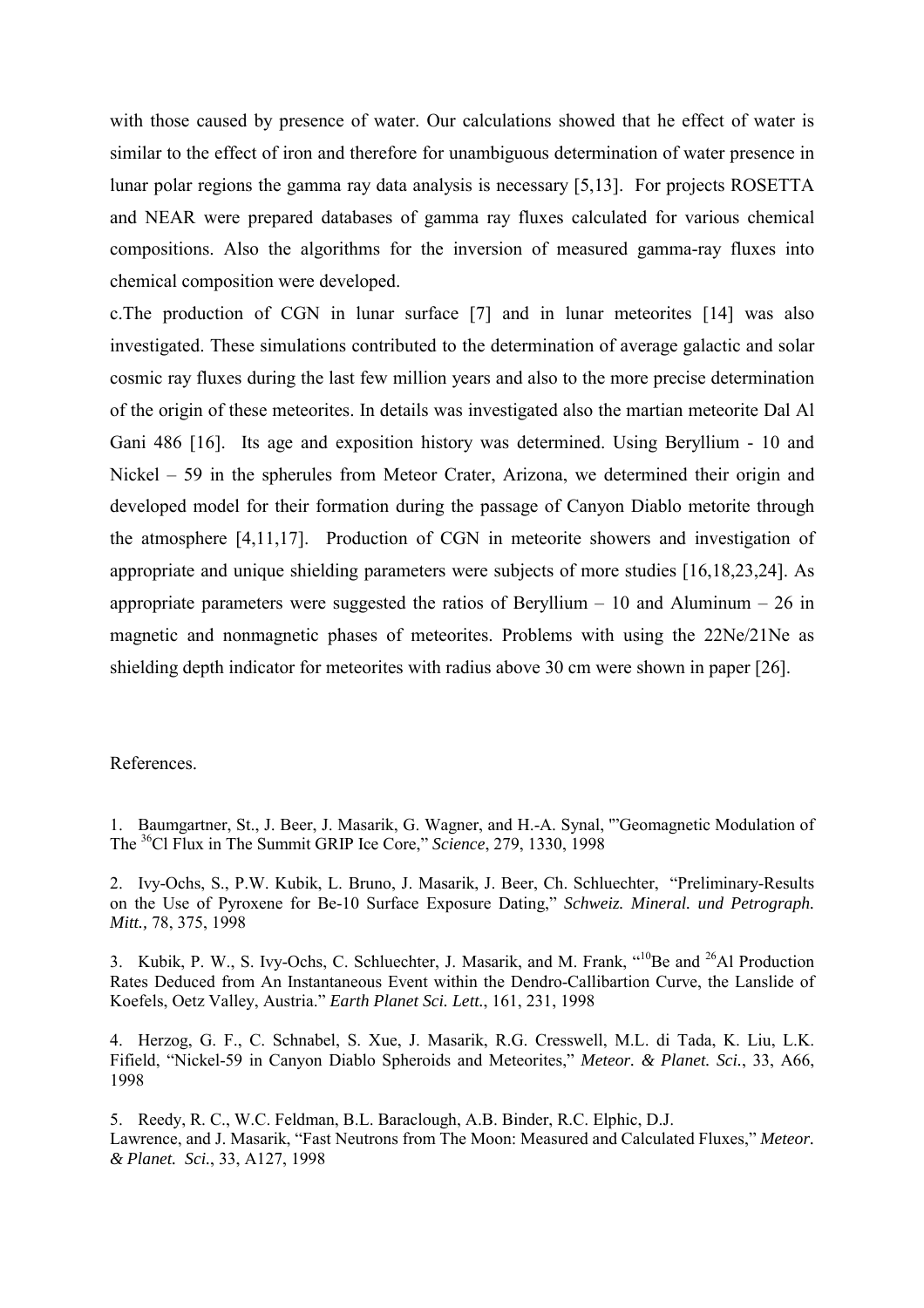6. Wagner, G., J. Beer, P.W. Kubik, J. Masarik, W. Mende, R. Muscheler, "Detection of the "De Vries Solar Cycle" during the Last Ice Age," (abstract*) EOS, Trans., AGU*, 79, F11, 1998

7. Jull, A.J.T., S. Cloudt, D.J. Donahue, J.M. Sisterson, R.C. Reedy, and J. Masarik, "14C Depth Profiles in Apollo 15 and 17 Cores and Lunar Roxk 68815," *Geochim. Cosmochim. Acta.*, 62, 3025, 1998

8. Masarik, J. , J. Beer, '"Simulation of Particle Fluxes and Cosmogenic Nuclides Production in The Earth's Atmosphere," *J. Geophys. Res*. 104, 12 099, 1999

9. Kolar, D., J. Masarik, "Numerical Simulation of Particle Fluxes and Cosmogenic Nuclide Production Rates in Earth Atmosphere," *Acta Phys. Univ. Comenianae,* 40, 81, 1999

10. Brueckner, J., P. Domin, and J. Masarik, "Planetary Gamma-Ray Spectroscopy of The Surface of Comet," *Acta Phys. Univ. Comenianae,* 40, 57, 1999

11. Pierazzo, E., C. Schnabel, G.F. Herzog, J. Masarik, R.G. Cresswell, M.L. di Tada Kexin Liu and L.K. Fifield, "Constraints on the Formation of Canyon Diablo Spheroids From Numerical Modeling and Nicekl-59 Measurements," *LPS* XXX, LPI, Houston, 1267, 1999

12. Masarik, J., J. Brueckner, R.C. Reedy, "Monte Carlo Simulation of Gamma Ray Production from the Lunar Surface," *LPS* XXX, LPI, Houston, 1655, 1999

13. Masarik, J., J. Brueckner, and R.C. Reedy, "Simulation of Expected Gamma Ray Fluxes from Asteroids," *LPS* XXX, LPI, Houston, 1663, 1999

14. Nishiizumi, K., J. Masarik, M.W. Caffee, and A.J.T. Jull, "Exposure Histories of Pair Lunar Meteorites EET 96008 and EET 87521," *LPS* XXX, LPI, Houston, 1980, 1999

15. Nishiizumi, K., J. Masarik, K.C. Welten, M.W. Caffee, and A.J.T. Jull, "Exposure Histories of New Martian Meteorite Dal Al Gani 476," *LPS* XXX, LPI, Houston, 1966, 1999

16. Welten, K.C., K. Nishiizumi, J. Masarik, M.W. Caffee, and R. Wieler, "Neutron-Capture Production of 36Cl and 41Ca in H-Chondrites from Frontier Mountain Antarctica," *LPS* XXX, LPI, Houston, 1899, 1999

17. Pierazzo1, E., C. Schnabel, G.F. Herzog, J. Masarik, R.G. Cresswell, M.L. di Tada K. Liu and L.K. Fifield, "Formation Depths of Liquid Spheroids During the Impact of the Canyon Diablo Meteoroid," *Science*, 285, 85, 1999

18. Welten, K. C., J. Masarik, K. Nishiizumi, M.W. Caffee, and R. Wieler, "The Stone/Metal Ratios for Berylium-10 and Aluminium-26 As an Empirical Shielding Parameters in Ordinary Chondrites," *Metor. & Planet. Sci.* 34, A12-122, 1999

19. Wagner, G., J. Masarik, S. Baumgartner, J. Beer, and P. Kubik, "Reconstruction of the geomagnetic field with the cosmogenic radionuclides:  $^{10}$ Be and  $^{36}$ Cl from GRIP ice core and new production model," *Earth Planet. Sci. Lett*., 1999 (accepted).

20. Wagner, G., J. Beer, J. Masarik, R. Muscheler, W. Mende, P.W. Kubik, "Detection of the "de Vries solar cycle" (207 years) during the last ice age," *Science,* (1999) (submitted*)* 

21. Masarik, J. Brueckner, R.C. Reedy, "Thick Target Irradiation Experiment: Simulations for Chemical Mapping of Planetary Surfaces," (1999) (submitted).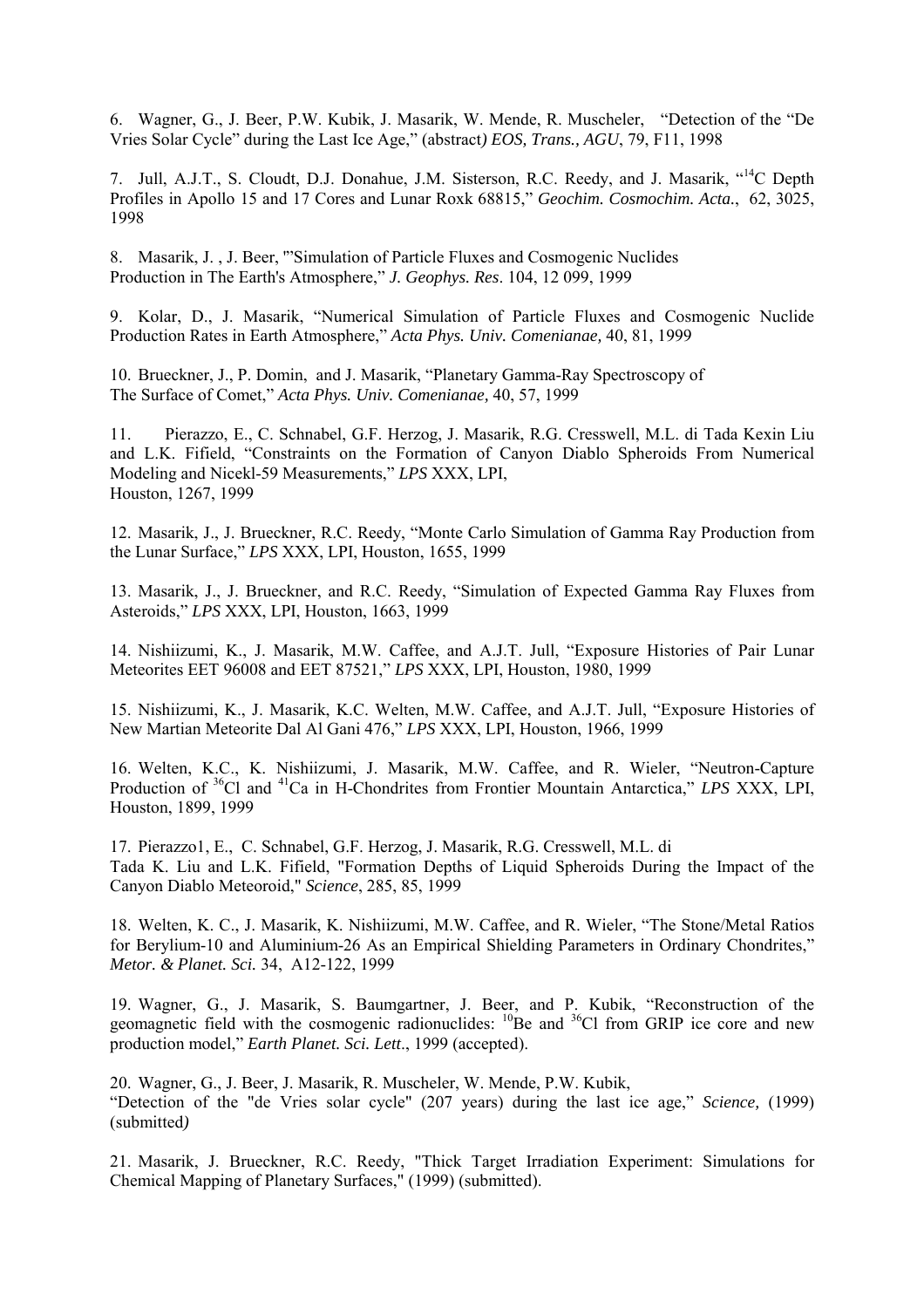22. Wagner, G., J. Beer, J. Masarik, and R. Muscheler, "Cosmogenic Nuclides from the GRIP Ice Core and Meteorological Data from the Alps do not Support the Hypothesis of a Direct Influence of Cosmic Rays on the Earth's Climate," *Geophys. Res. Lett.,* (1999) (submitted).

23. Welten, K.C., J. Masarik, K. Nishiizumi, M.W. Caffee, A.J.T. Jull, and R. Wieler, "Neutron-Capture Production of Chlorine-36 and Calcium-41 in Two H-chondrite Showers from Frontier Mountain, Antarctica," *Meteor. And Planet Sci*., (1999)(submitted).

24. Welten, K.C., J. Masarik, K. Nishiizumi, M.W. Caffee, and R. Wieler, "The <sup>10</sup>Be(Stone)<sup>/10</sup>Be(Metal) as an Empirical Shielding Parameters in Ordinary Chondrites," Metor. & *Planet. Sci*. (1999) (submitted).

25. Masarik, J. , S. Vanya, "Numerical Simulation of In-Situ Production of Cosmogenic Nuclides: Effects of Irradiation Geometry," *Nucl. Instrum. Methods Phys. Res*s. *B* (accepted).

26. Masarik, K., Nishiizumi, and R.C. Reedy, " Production of Neon by Galactic Cosmic Rays," *Metro. & Planet. Sci.,* (2000).(submitted).

The *Geophysical Institute of the Slovak Academy of Sciences in Bratislava* was continuing the magnetospheric research. Using the satellite measurements of the solar wind parameters on an hourly basis the ring current energization was analysed for stormy periods. The relationship between the maximum depression level of storms and average energy input rate during the main phase under the sustained IMF Bs <-10 nT conditions shows the exponential dependence and reveals that along with directly driven processes the loading-unloading features of solar wind-magnetosphere interaction and their nonlinear character are of importance. Both uncorrected and corrected observational data on coronal mass ejections (CMEs) show a close relationship with occurrence of type II radio bursts and long duration (at least four hours) events LDE4 as far as both the solar cycle evolution and Carrington rotation dynamics are concerned [1]. The evolution of some solar active processes and attributed response effects within the cycle 22 was considered. The occurrence of flare-related and CME-related events was compared from the viewpoint of the medium- and long-term modulation peculiarities. The data on occurrence of not flare-related sudden ionospheric disturbances appear to be the proper CME proxy [2]. The quasi-discontinuity of the CME occurrence rate was shown to be replicated in a number of characteristics in the geospace [2]. The climate evolution within the time interval 1871--1995 covering solar cycles 12--22 based on data from the Hurbanovo meteorological station was considered in terms of variable solar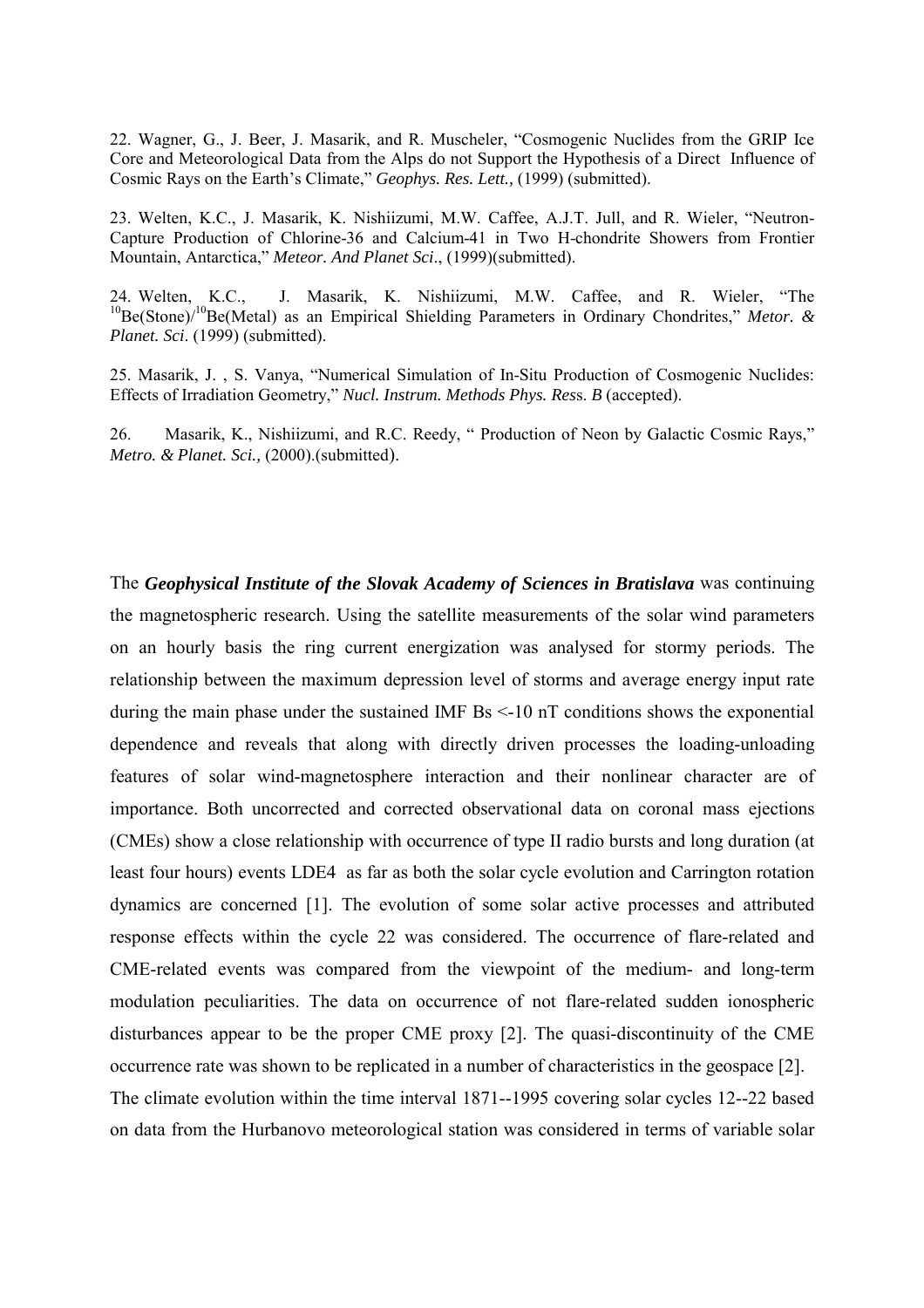forcing. The modulation features of oscillatory character were stressed for the anomaly field of air temperature and precipitation totals [3,4].

The study of the lower ionosphere and middle atmosphere was focused on chemical composition, dynamics and appropriate solar effects using the experimental data [5]. The investigation of ionospheric dynamics is going to be started on the basis of the Schumann resonances measurements using classical methods and also a superconductive quantum magnetometer.

Nonlinear features of solar activity represented by the Wolf sunspot number and sunspot area were analysed using the concept of self-organized criticality. The existence of 60-year cycles in solar activity was confirmed . The key role of the non-gaussian distributions in understanding of the long-term periodicity of solar activity was demonstrated [6].Nonlinear study of magnetospheric MHD turbulence on the time scale of geomagnetic pulsations was performed and the usefulness of multifractal techniques was also demonstrated [7]. A synergetic scenario for Alfven field line resonances including the consideration of the energy dissipation field was offered [8]. A detailed nonlinear study of Pc3-4 type pulsations using structure functions was presented [9]. Using pulsation data from North America and Central Europe, there were compared basic features of Alfven field line resonances and upstream waves.An approach to distinguish magnetospheric and interplanetary sources of the development of pulsation activity was considered [10]. The nonlinear analysis of time series on geomagnetic data shows that mean-field and linearity ideas in modelling of the global magnetospheric activity are not adequate and the description of field fluctuations should be realized on the basis of higher-order statistics . Some highlights of history in the field of space research in Slovakia were reviewed in [11].

The extreme conditions in the magnetosphere for Q and D days in relation to solar activity level and solar plasma parameters were considered within cycles 20 and 21. The profiles of monthly means of parameters mentioned were presented within both cycles, the quiet and disturbed conditions being displayed separately. It has been shown that the solar activity index W (Wolf number) is not proper for forecasting of pronounced disturbances in the magnetosphere [12]. Some quantitative characteristics of solar, magnetospheric and ionospheric activity within the cycle 22 and especially for its phase near maximum were selected in order to distinguish the sources of sporadic activity and their response effects. Along with close interrelation between flare-related and CME-related activity some specific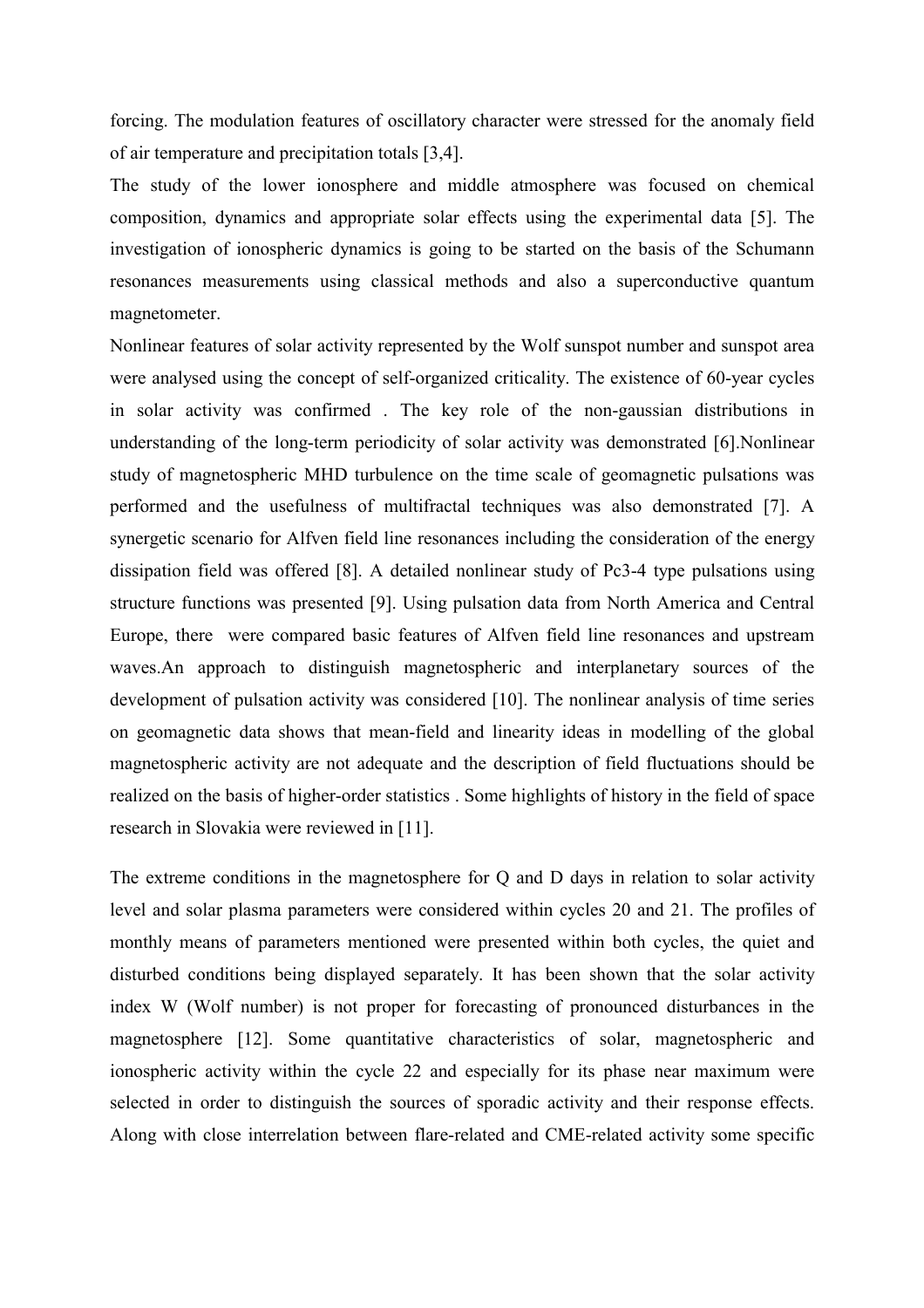features of its development on a medium- and long-term scale are reported which can be of interest for space weather prediction [1].

The consideration of the anomaly field profiles calculated for air temperature and precipitation totals data series of more than 100 years long reveals the oscillatory character of their long-term dynamics with 3-5-yr, 22-yr and 70-80-yr rhythmicity. Solar forcing and, in general, space weather dynamics appears to be relevant to the climate evolution which is confirmed by data not only from the Hurbanovo meteorological station [13,14], but also from a number of stations located in the latitudinal and longitudinal strips crossing Central Europe [15,16].

Model calculations, using the lower ionosphere model for reflection heights of 162 kHz radio waves, were carried out and compared with experimental heights. Model-experiment differences in seasonal variation of these heights is due to seasonal variation of the NO component predominantly. The maxima of reflection height occurring in equinoxes are likely to reflect the global change in atmospheric circulation during which the transport of NO from above downward is interrupted [17].

On the basis of the analysis of a 100 year record of monthly means of the geomagnetic field vertical component measured at the Niemegk observatory, the nature of MHD turbulence within the earth's fluid metallic core was investigated. It was shown that for a subset of singularity exponents, the energy transfer rate between scales is intermittent and nonhomogeneous, this being in agreement with the predictions of the simple multifractal p-model [18]. Using the concept of the Extended Self Similarity (ESS) we analysed the X-component time series of geomagnetic field fluctuations. ESS does not allow to make an unambiguous statement about the non-triviality of scaling laws in "geomagnetic" turbulence, however, higher order statistical moments represent appropriate diagnostic tools for mapping the contributions of various remote magnetospheric sources to local observatory data. In fact, plotting n-th order structure functions against the fourth order structure function we showed that low-frequency geomagnetic fluctuations up to the order n=10 follow the same scaling laws as MHD fluctuations in the solar wind, however, for higher frequencies a clear departure from the expected universality is observed for n>6 [19]. On the basis of the analysis of multifractal phase transitions it was shown that the magnetosphere dynamics ehibits selforganized critical behaviour. This notion opens a way for the analysis of globally coherent behaviour of magnetospheric fluctuations[20]. Important statistical information on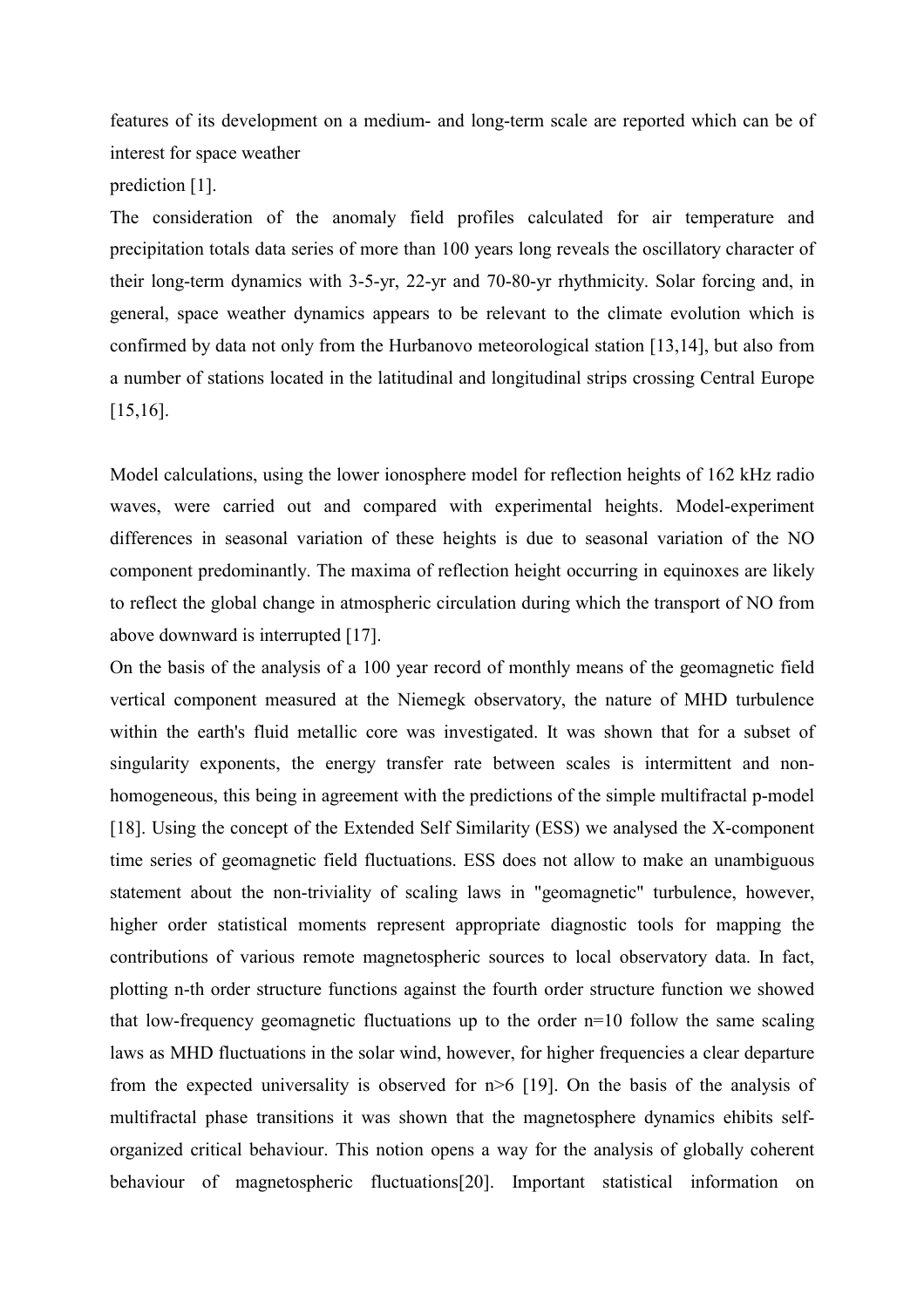nonhomogeneous energy transfer rate inside the magnetosphere system was obtained using the method of the large deviation multifractal spectrum. It was shown that the multifractal probability measure constructed from geomagnetic time series is singular and its support is a fractal [21]. On the basis of cross power spectral density analysis of geomagnetic pulsation data from station pairs in Central Europe and North America field line resonances were identified. Pulsations having zero spatial gradients were also identified and may be derived from solar wind upstream waves[22].

## References.

1. Prigancová A. and M. Bieleková: Medium- and long-term modulation peculiarities of response of the near-Earth environment and space weather prediction. Adv. Space Res., 22, (1)89-93, 1997.

2. Prigancová, A., Petropoulos B., Poulakos C.: On CME-induced quasi-discontinuity peculiarities in response dynamics. In:Abstracts Book, IAGA 1997. Uppsala, 420, 1997.

3. Prigancová, A., M. Hvoždara, M. Bieleková., E. Nieplová, M. Lapin: Plausible solar activity impact on climate evolution in Central Europe. Annales Geophysicae, (Part III: Space and Planetary Physics), 15, Suppl. III, C707, 1997.

4. Prigancová, A.: Variable solar forcing and climate changes. Studia geoph. et geod., 42,159- 169, 1998.

5. Ondrášková, A.: Modelling the effects of doubled O and O3 concentrations on the lower ionosphere composition. Acta Astron. et Geophys. Univ. Comenianae XVIII, 59--66, 1997.

6. Dorotovič, I., Z. Vörös : Solar activity and SOC. Annales Geophysicae, (Part III: Space and Planetary Physics), 15, Suppl. II, C669, 1997.

7. Kovács, P., Z. Vörös, L. Juhász, L. Hegymegyi: Non-linear analysis of time series of the magnetic field intensity. Annales Geophysicae, (Part I: Space and Planetary Physics), 15, Suppl. II, C89, 1997.

8. Vörös, Z., A. Körmendi, A. De Santis, P. Kovács P.: On synergism of Alfven field line resonances. Annales Geophysicae, (Part II: Hydrology, Oceans, Atmosphere & Nonlinear Geophysics), 15, Suppl. II, C591, 1997.

9. Vörös, Z., A. Körmendi, A. W. Green, P. Ková cs: Non-linear tools for Alfven field line resonance studies. In: Abstracts Book, IAGA 1997. Uppsala, 328, 1997.

10. Green, A. W., T.A. Worthington, A. Plyasova-Bakounina, A. Körmendi, W. Goedecske, Z. Vörös: Simultaneous geomagnetic field line resonance studies in North America and Central Europe. In: Abstracts Book, IAGA 1997. Uppsala, 334, 1997.

11. Prigancová, A.: Highlights of history of solar-terrestrial studies in Slovakia. In: Geomagnetism and Aeronomy (Ed. W. Schroder), Science Edition IAGA, 163--176, 1997.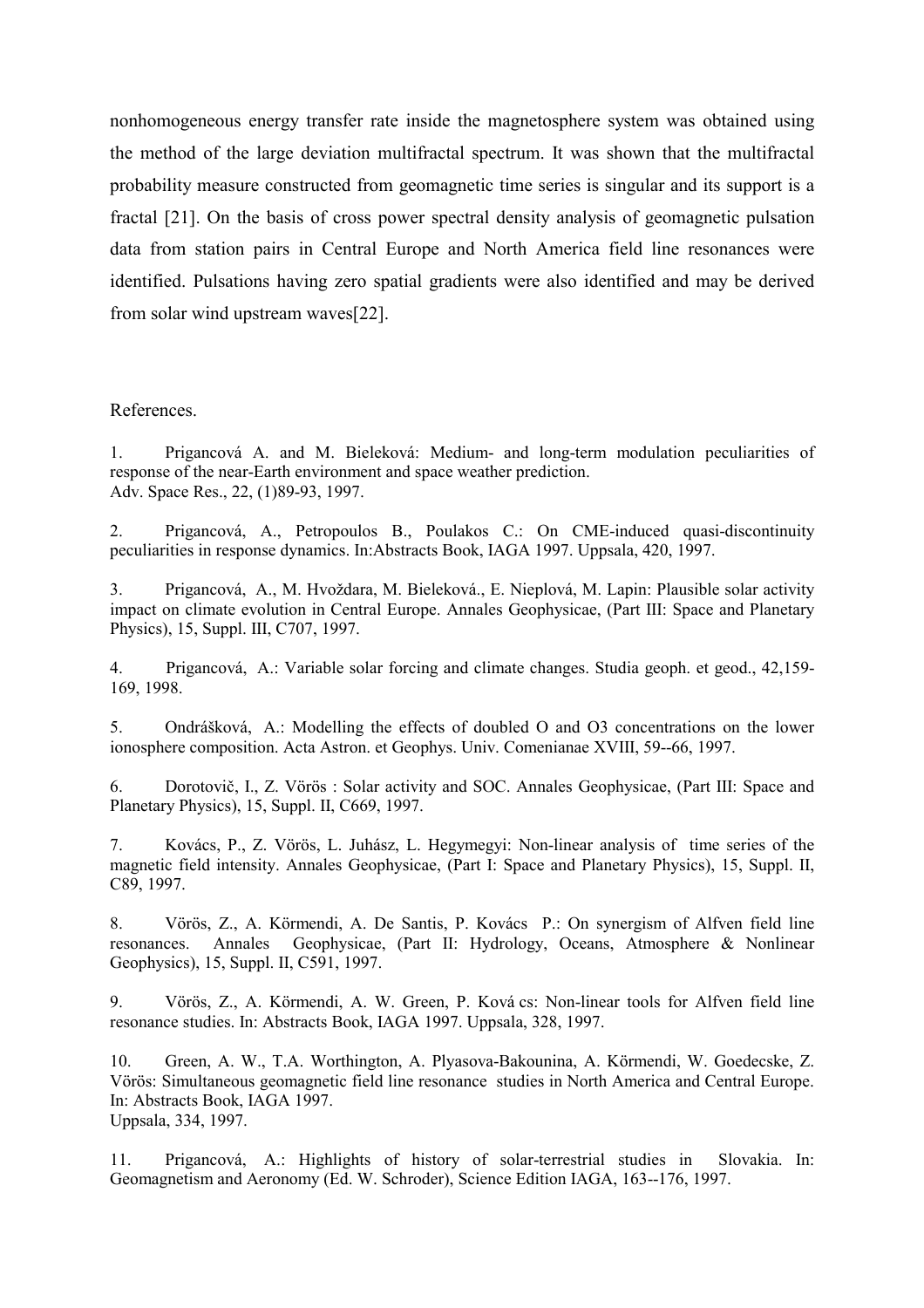12. Bieleková M.: On diversity of the relationship between solar wind and magnetospheric activity parameters: Q and D days. Contr. Geophys. Geod., 28, 269-275, 1998.

13. Prigancová, A., B. Petropoulos: On oscillatory features in climate dynamics, IUGG99 Abstracts, A.85, 1999

14. Prigancová, A., M. Hvoždara, M. Bieleková: On Sun - climate relations. Hurbanovo data, 1871-1995. Contr. Geophys. Geod., 28, 161-174, 1998.

15. Prigancová, A., C. Poulakos, B. Petropoulos B.: Some quantitative signatures of climate variability on time scales of solar forcing. Ann. Geophys., (Part II. Hydrology, Oceans & Atmosphere), 16, Suppl. II, C703, 1997.

16. Prigancová A., B. Petropoulos: On oscillatory features in climate dynamics. IUGG XXII General Assembly Abstracts, A.85, 1999, Birmingham.

17. Ondrášková, A.: On seasonal variation of the 162 kHz radio wave reflection height: model calculations and their comparison with experiments. Studia geoph. et geod., 42, 561-568, 1998.

18. Vörös, Z., J. C. Gianibelli, On intermittent fluctuations of the earth's fluid core motions, Contr. Geophys. Geod., vol. 28/4, 277 - 285, 1998.

19. Vörös, Z., P. Kovács, A. Juhász, A. Körmendi, A.W. Green, Scaling laws from geomagnetic time series, Geophys. Res. Lett., vol.25, 2621-2624, 1998

20. Vörös, Z., Planetary indices - an attempt at synthesis, Proc. VII-th IAGA workshop on Geomagnetic Observatory Instruments, Data Acquisition and Processing, GeoForschungZentrum Potsdam, STR98/21, 263-275, 1998

21. Vörös, Z.: Multifractal analysis of geomagnetic data, Revista Geofisica, 48, 77-86, 1998.

22. Green, A.W., E.W. Worthington, T.A. Plyasova-Bakounina, A. Kormendi, L. Hegymegi, W. Goedecke, Z. Vörös, Z., Field line resonance studies in North America and Central Europe, Accepted for publication in Geophysical Transactions

The activities of the *Astronomical Institute of the Slovak Academy of Sciences, Stará Lesná*, in the program COSPAR devoted to the probelms of solar and stellar physics are ever more used satellite measurements, mainly in the UV, XUV and X-rays. It concerns mainly the satellites YOH-KOH, SOHO, TRACE and from previous ones NIMBUS 7, NOAA series, GOES series and the stellar IUE. By comparison of ground-based and space measurements we try to extend the satellite measurement series further to the past. Comparing the distribution of the intensity in the emission line 530.3 nm (the measurements from Lomnický Štít), intensity in the continuum (the measurements using the Mark III coronagraph at Mauna Loa, but processed by software made by us) and in the X-rays (measurements from satellites Yoh-Koh and GOES) we came to the conclusion, that processes of ionisation, so the maximal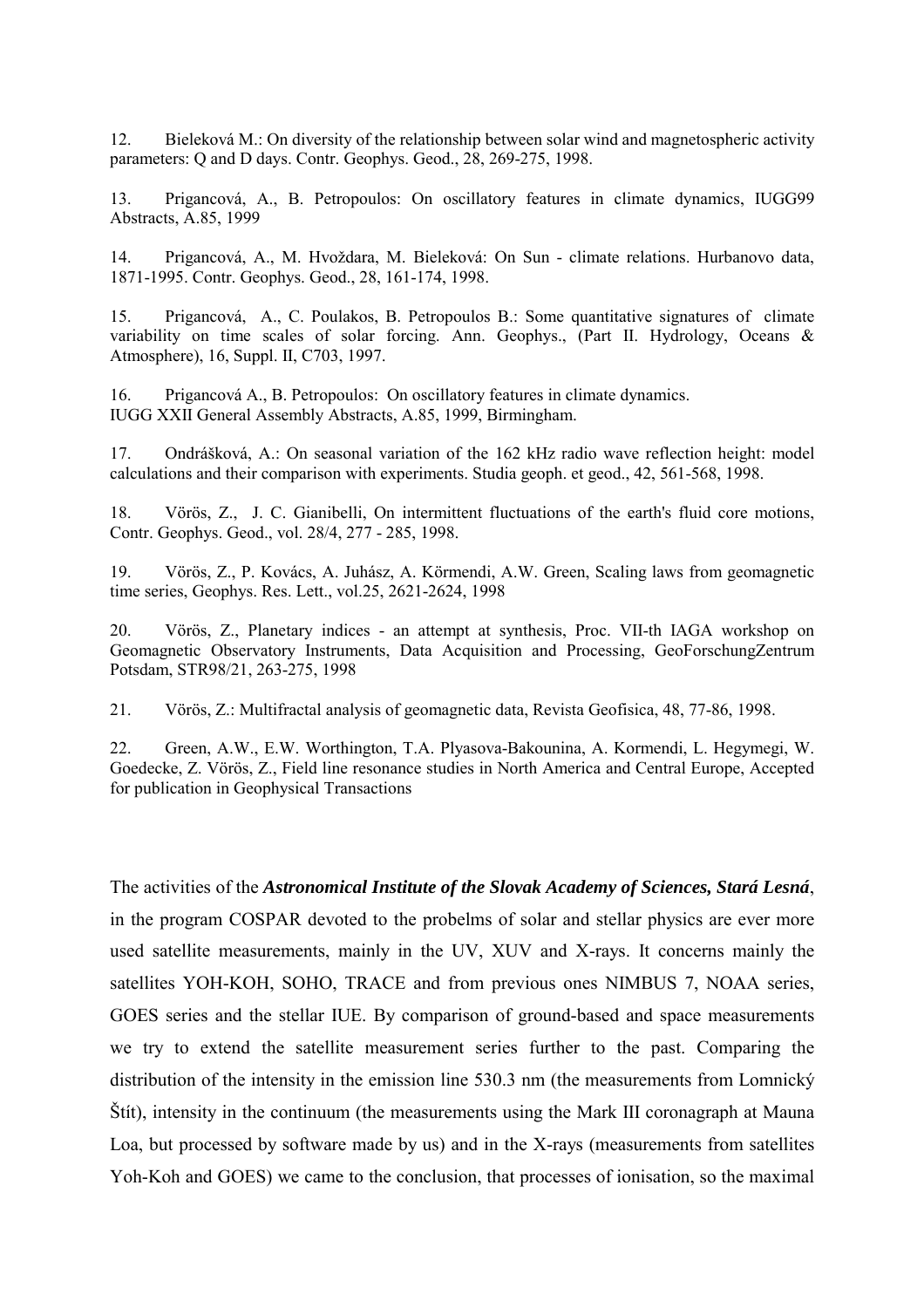radiation in lines as well, are concentrated in the regions of maximal gradient of the course of continual radiation and not in the regions of maximal electron density. Confirmation of this conclusion will lead to a revision of the theory of excitation of coronal ions. According to methods developed earlier we estimated from own observations and those made worldwide the coronal index of solar activity for years 1996-1998 and completed the catalouge of prominence for the same period. Analysing the all data (1939 - 1998) we realised some regularities in the course of the cycle of solar activity in the corona. [1-5]. Coordinated ground-based observation of the solar photosphere together with observations onboard the SOHO was carried out as well [4]. Results of these studies are used in searching connections between the solar activity and the geomagnetic disturbancies. [6]. For the analysis of the symbiotic star CH Cygni were used observations from the satellite IUE (ESA, NASA), [7].

The dynamical processes in solar corona were studied [8]. The North-South symmetry in the green corona was reported [9]. The coronal shape changes during the solar cycle were considered [10] and a new database of the green-line corona brightness was compiled for the five solar cycles [11]. Other papers relevant for COSPAR are listed in [12-44].

References.

1. Rybanský, M., V. Rušin, M. Minarovjech : The green corona index and soft X-ray flux}, Sol. Phys. , 177, 305, 1998

2. Minarovjech, M., M. Rybanský, V. Rušin : Prominences and the green corona over the solar activity cycles, Sol. Phys. 177, 357, 1998

3. Minarovjech, M., M. Rybanský, V. Rušin.: Time-latitude Prominence and the Green Corona Distribution Over the Solar Activity Cycle, in: New Perspectives on Prominences, IAU Colloquium 167, eds. D.Webb, D.Rust, B.Schmieder, p. 484,1998.

4. Kučera, A., J. Rybák, H. Woehl: Návrh spoločného pozorovacieho programu spektrografov VVT a SOHO pre sledovanie pohybov plazmy v rôznych vrstvách slnečnej atmosféry. In: Zbornik z 13. Celostatneho slnecneho seminara. Hurbanovo, SUH, 180, 1998.

5. Rušin, V., M. Rybanský, M. Minarovjech: Emission corona and prominences over solar cycles}, in: Synoptic solar physics, eds. K.S. Balasubramaniam, J.W. Harvey, D.M. Rabin, p. 353, 1998.

6. Rušin, V., M. Rybanský:Dynamics of the corona and its possible responses in the heliosphere}, in: Proceedings of the Third SOLTIP Symposium}, eds. X.S. Feng, F.S. Wei, M. Dryer, International Academic Publishers, p. 295., 1998

7. Skopal, A., A . Vittone, L. Errico, M.F. Bode, H.M. Lloyd, S. Tamura, : A photometric and spectroscopic study of the symbiotic binary BF Cyg, Mon. Not. R. Astron. Soc. 292, 703, 1997

8. Dorotovič, I. Rybanský, M.: What should be the colour of the solar corona. Solar Phys., 172, 207-213, 1997.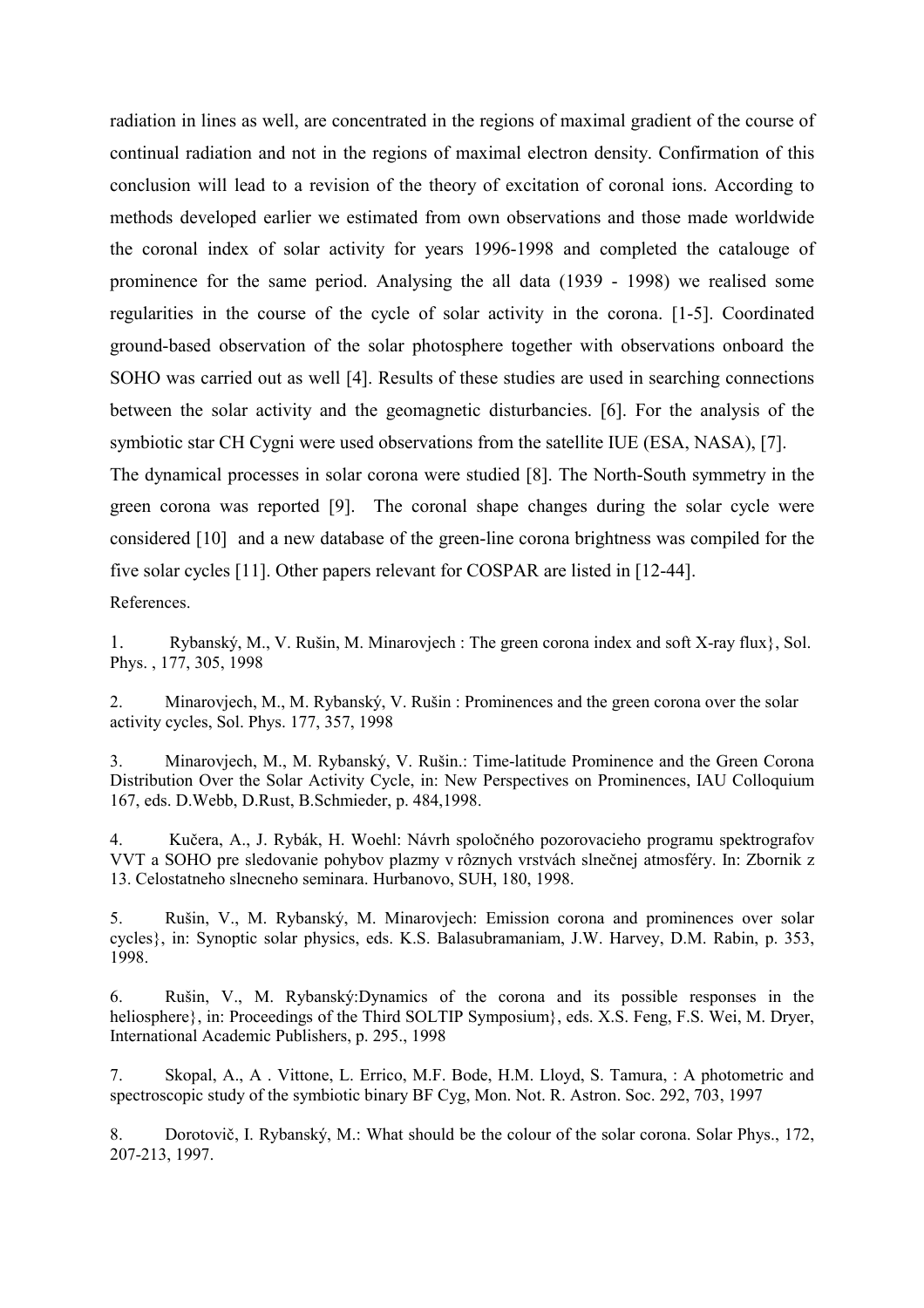9. Dzifčáková, E., V. Rušin: The North-South asymmetry in the green corona. Studia geoph. et geod., 42, 101-111, 1997.

10. Sýkora, J. , P. Ambrož: A new understanding of the coronal shape changes during the solar cycle. In: Theoretical and observational problems related to solar eclipses. NATO ASI Series C: Mathematical and physical sciences, Kluwer Academic Publishers, Dordrecht, 494, 1997.

11. Sýkora J., M. Parisi: A new database of the green-line corona brightness as compiled for the five solar cycles and its possible utilization in the ISCS project. Astronomical and Astrophysical Transactions, 16, 75-80, 1998

12. Storini, M., S. Pase, J. Sýkora, M. Parisi: Two components of cosmic ray modulation, Solar Phys. 172, 317-325, 1997

13. Storini, M., J. Sýkora, J.: Coronal activity during the 22-year solar magnetic cycle', Solar Phys. 176, 417-430, 1997.

14. Storini, M., J. Sýkora: Even-odd solar-cycle differences of corona brightness,in: Scientific Papers 1995, ed. P. Bonifazi, Istituto di Fisica dello Spazio Interplanetario, CNR, Roma, pp. 208-226, 1997.

15. Storini, M., J. Sýkora: The green corona data: 1947-1976 re-visited, Nuovo Cimento 20 C, 923-931, 1997.

16. Storini, M., J. Sýkora: The heliomagnetic 22-year cycle as seen in the coronal brightness, in: Abstracts for the 8th Scientific Assembly of IAGA with ICMA and STP Symposia, eds. R. Bostrom, T. Carozzi, I. Arlefjard, A. Wahlberg, P.O. Dovner, Uppsala, pp. 423-424, 1997.

17. Sýkora, J., M. Parisi, M. Storini: Variabilities in distribution of the green corona brightness over the last five solar cycles, in: Solar-Terrestrial Prediction - V, eds. G. Heckman, K. Marubashi, M.A. Shea, D.F. Smartt, R. Thompson, Hiraiso Solar-Terrestrial Research Center, Communications Research Laboratory, Hitachinaka, pp. 165-168, 1997.

18. Sýkora, J., M. Parisi, M. Storini: Variabilities in distribution of the green corona brightness over the last five solar cycles, in: Workshop on Solar Flares and Related Disturbances, eds. E. Sagawa, M. Akioka, Hiraiso Solar Terrestrial Research Center, Hitachi, pp. 253-256, 1997

19. Sýkora, J., M. Storini: Solar corona irradiance variability and cosmic rays, J. Geomag. Geoelectr. 49, S31-S37, 1997

20. Sýkora, J., M. Storini: A simple-minded concept of the even and odd solar cycles is physically relevant, Hvar Observatory Bulletin 21, 21-32, 1998.

 21. Massetti, S., Storini, M., Sýkora, J.: On the new data set from the Homestake experiment, Contrib. Astron. Obs. Skalnate Pleso 28, 37-50, 1998.

 22. Storini, M., J. Sýkora, J.: Koronalnaja aktivnost v chetnykh i nechetnykh tsiklakh, Izvestija AN, Seria fizicheskaja 62, 1249-1250, 1998.

23. Sýkora, J., M. Parisi: A new database of the green-line corona brightness as compiled for the five solar cycles and its possible utilization in the ISCS project, Astronomical and Astrophysical Transactions 16, 75-80, 1998.

24. Storini, M., M. Jakimiec, A. Antalová, J. Sýkora: Cosmic ray modulation versus corona variability during the maximum phase of the 11-year cycle, in: 26th International Cosmic Ray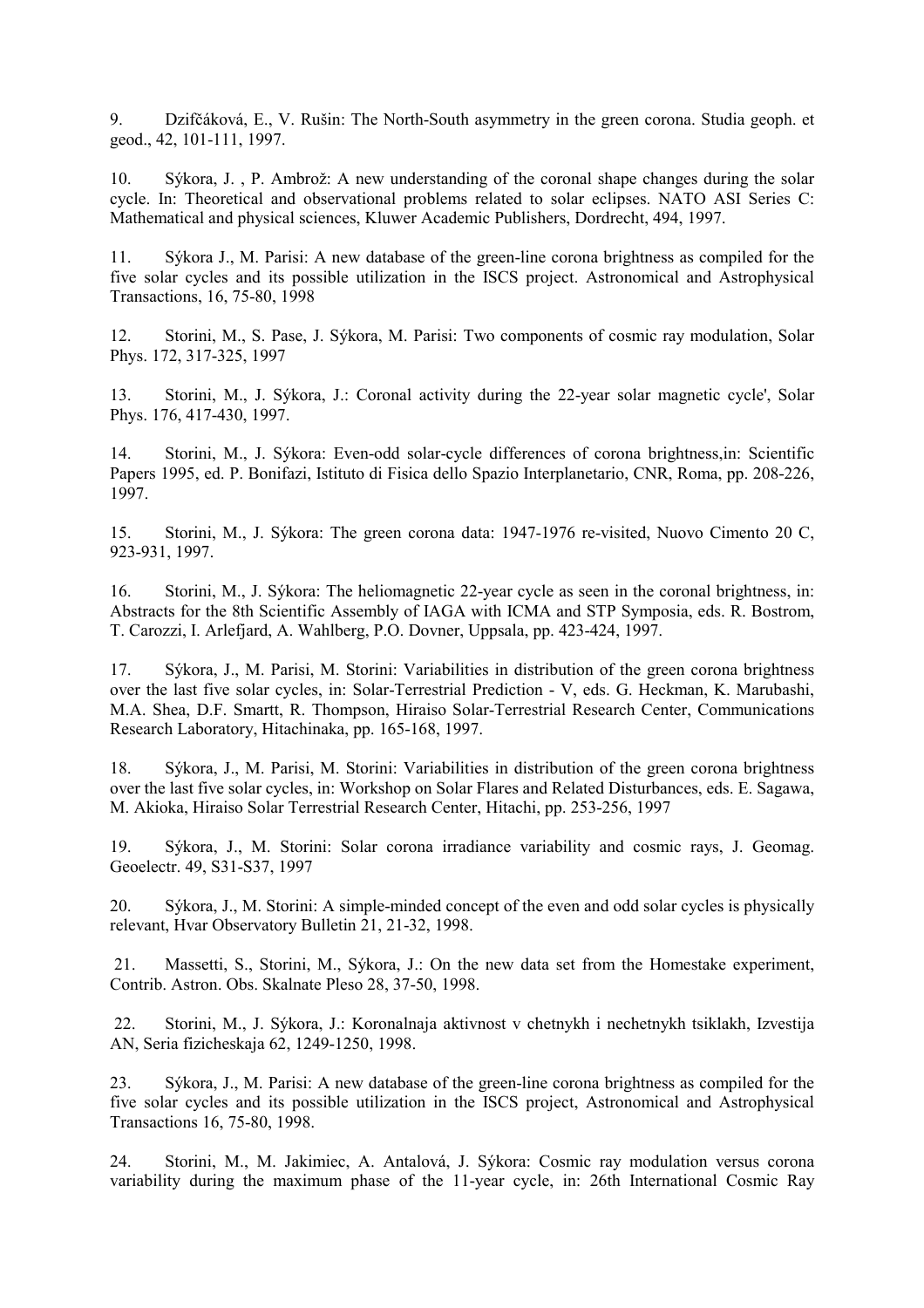Conference, Vol. 7, Contributed Papers, eds. D. Kieda, M. Salamon, B. Dingus, IUPAP, Salt Lake City, pp. 151-154, 1999.

25. Badalyan, O.G, M. A. Livshits, J. Sýkora, J.: Polarizatsionnye nabljudenia solnechnoj korony v zelenoj linii i ikh interpretatsia, Astron. Zh. 74, 767-778, 1997.

26. Badalyan, O.G., Livshits, M.A., Sýkora, J.: 1997, `Green-line polarization observations of the solar corona and their interpretation', Astronomy Reports 41, 682-692.

27. Badalyan, O.G., M. A. Livshits, J. Sýkora: Results of polarization observations of the whitelight corona, in: Theoretical and Observational Problems Related to Solar Eclipses, NATO ASI Series C: Mathematical and Physical Sciences - Vol. 494, eds. Z. Mouradian, M. Stavinschi, Kluwer Academic Publishers, Dordrecht, pp. 11-14, 1997.

28. Badalyan, O.G., M.A. Livshits, J. Sýkora:White-light polarization and large-scale coronal structures, Solar Phys. 173, 67-80, 1997.

29. Badalyan, O.G., J. Sýkora: Polarization of the 530.3 nm coronal line as observed on July 11, 1991, in: Theoretical and Observational Problems Related to Solar Eclipses, NATO ASI Series C: Mathematical and Physical Sciences - Vol. 494, eds. Z. Mouradian, M. Stavinschi, Kluwer Academic Publishers, Dordrecht, pp. 25-29, 1997.

30. Badalyan, O.G., J. Sýkora: Polarization of the green-line corona on July 11, 1991 solar eclipse, Astron. Astrophys. 319, 664-668, 1997.

31. Badalyan. O.G., M.A. Livshits, J. Sýkora: Anticorrelation between degree of polarization and intensity of the FeXIV 530.3 nm coronal emission line, in: Abstracts for the 8th Scientific Assembly of IAGA with ICMA and STP Symposia, eds. R. Bostrom, T. Carozzi, I. Arlefjard, A. Wahlberg, P.O. Dovner, Uppsala, pp. 408-409, 1997.

32. Badalyan, O.G., M.A. Livshits, J. Sýkora: Antikorrelatsia mezhdu polarizatsiej zelenoj koronalnoj liniii jejo intensivnostju, in: Novyj tsikl aktivnosti Solntsa: nabljudatelnyj i teoreticheskij aspekty. Trudy konferentsii, posvjashchennoj 50-letiju Gornoj Astronomicheskoj Stantsii GAO RAN, eds. V.I. Makarov, V.N. Obridko, Glavnaja (Pulkovskaja) Astronomicheskaja Observatorija RAN, Sankt Peterburg, pp. 7-10, 1997.

33. Badalyan, O.G., V.N. Obridko, J. Sýkora: Svjaz polarizatsii i intensivnosti zelenoj linii so strukturoj koronalnykh magnitnykh polej, in: Novyj tsikl aktivnosti Solntsa: nabljudatelnyj i teoreticheskij aspekty. Trudy konferentsii, posvjashchennoj 50-letiju Gornoj Astronomicheskoj stantssi GAO RAN, eds. V.I. Makarov, V.N. Obridko, Glavnaja Astronomicheskaja Observatorija RAN, Sankt Peterburg, pp. 11-13, 1998.

33. Badalyan, O.G., J. Sýkora: Rezultaty polarizatsionnykh nabljudenij zatmenia 11 ijulja 1991 g. v zelenoj linii, Izvestija AN, Serija fizicheskaja 62, 1225-1228, 1997.

34. Sýkora, J., P. Ambrož, M. Minarovjech, V.N. Obridko, T. Pinter, M. Rybanský: White-light polar plumes from three "minimum-like" solar eclipses, in: Solar Jets and Coronal Plumes, ESA SP-421, ed. T.-D. Guyenne, ESA/ESTEC, Noordwijk, pp. 79-86, 1998.

35. Badalyan, O.G., G.V. Kuklin, V.N. Obridko, J. Sýkora: Dinamika rezhimov svechenia zelenoj korony v tsiklakh 18-22, in: Krupnomasshtabnaja struktura solnechnoj aktivnosti: dostizhenia i perspektivy, eds. V.I. Makarov, V.N. Obridko, Rossijskaja AN, Sankt-Peterburg, pp. 5-10. (Translation of the title: Dynamics of the regimes of the green line radiation in the cycles 18-22.), 1998.